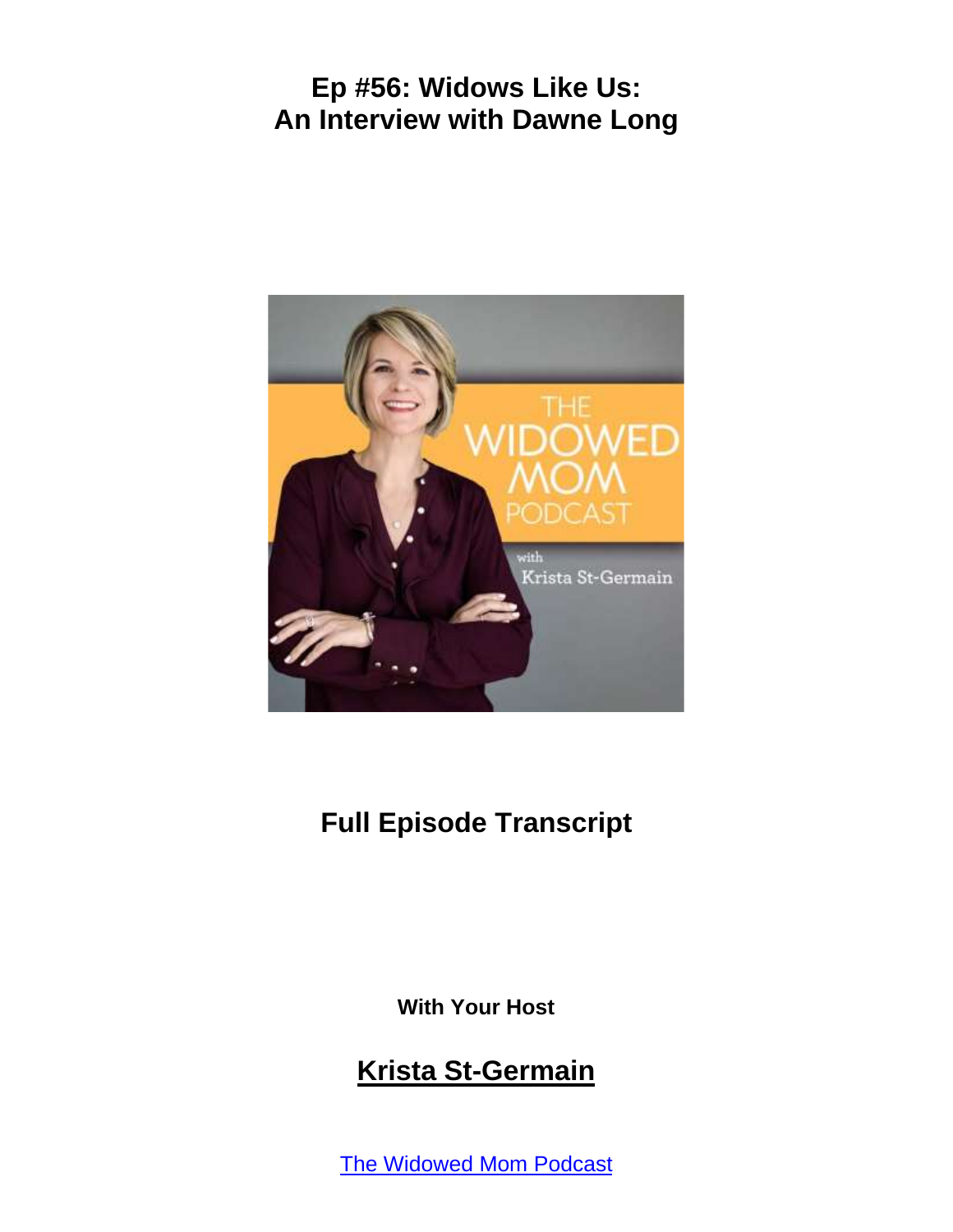Welcome to *The Widowed Mom Podcast*, episode 56, Widows Like Us: An Interview with Dawne Long.

Welcome the *The Widowed Mom Podcast*, the only podcast that offers a proven process to help you work through your grief, to grow, evolve, and create a future you can truly look forward to. Here's your host, Master Certified life coach, grief expert, widow, and mom, Krista St-Germain.

Hey there, welcome to another episode of the podcast. I'm excited to bring this interview to you from one of my former clients, Dawne Long. And I think you're going to love listening to Dawne's story.

What I encourage you to do is to listen and see what you can apply from what Dawne has learned through her journey in losing her husband and all the coaching that she received, and the way that she sees the world and the way that she sees herself differently now as a result. I encourage you to think about how you can apply that to your life.

I also want to caution you because I know this happens to all of us. If you notice your brain comparing where she is to where you are, in a way that is un-useful to you, you don't have to listen to the comparisons that your brain is offering. We never do.

And so many times when we hear someone's story, our brain sets about comparing and unfortunately, despairing. So I wanted to use Dawne's story in a way that serves you, in a way that lifts you up, in a way that inspires you. I want you to find something useful here. And if your brain offers you anything else that isn't useful, just let that float right on by, okay? I hope you enjoy this interview with Dawne and we'll jump right on in.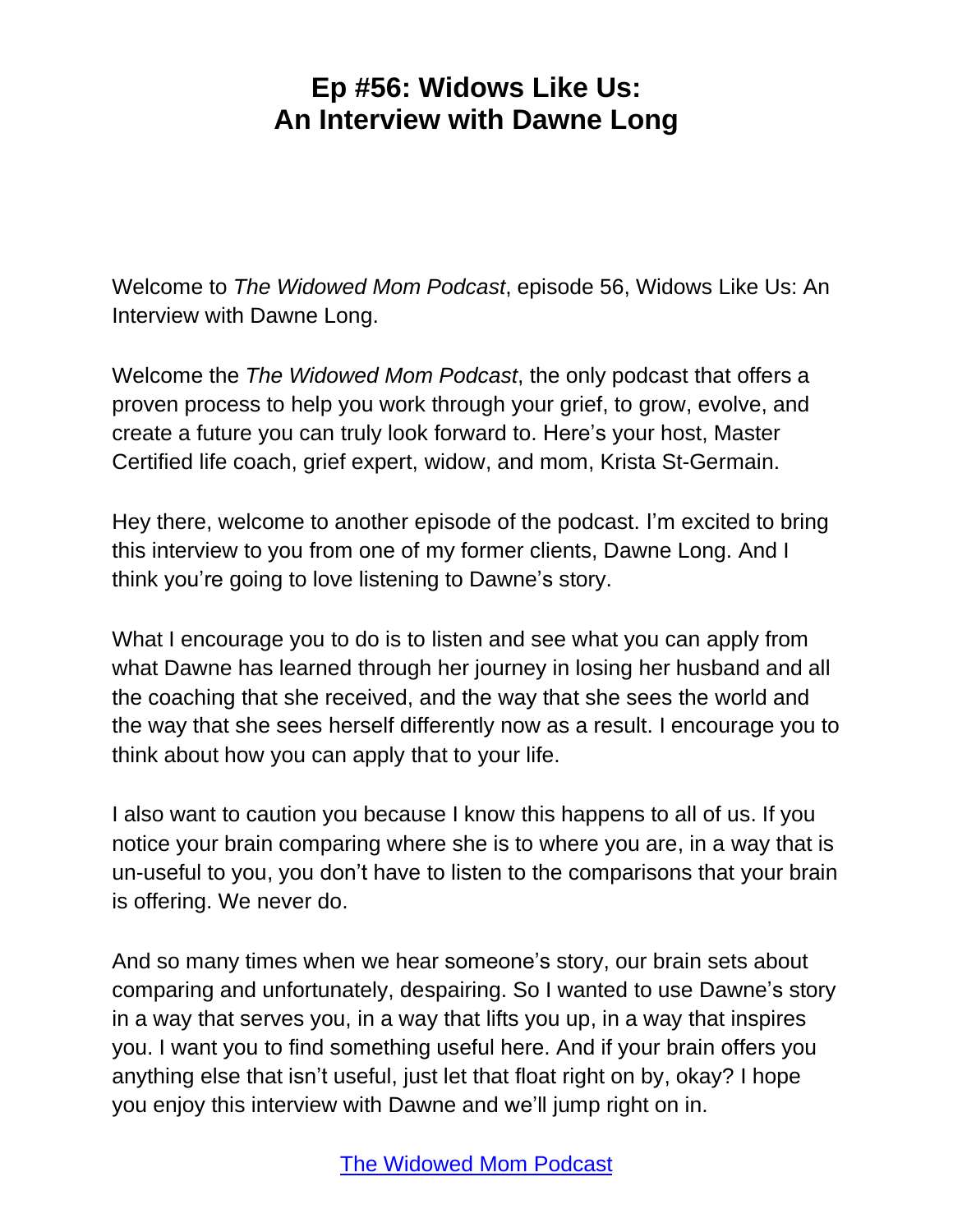Krista: Welcome Dawne to the podcast. I'm really glad to have you.

Dawne: Thank you.

—

Krista: Thank you for agreeing to do it. I really wanted to have you on because I think a lot of people will relate to your story. And not only your story of how you lost your husband, but really your story about what's happened since then. What you were feeling and experiencing when you came to me and before we started coaching, and how things have changed for you since then, what life is now like compared to what it was like when you were in, I would say the earlier days of grief.

But really, when you came to me, it had been about a year and a half since Wayne died, right? I would love for you to walk listeners through what happened before you got to me.

Dawne: Okay. Well, I met Wayne when I was 17 and he stood outside of the church. My kids hate this story. He stood outside the church steps and said, "Want to get lucky?" And it's like we were after that and from then on, we were always together. And we had a very happy and a very - it wasn't a perfect life, but we had a really good life and a good marriage.

And we had three children. Now they are - my son is 35, I have a 30-yearold, and a 29-year-old daughter. And at the time when he died, we had two little granddaughters. And now we have two additional grandsons that he hasn't seen.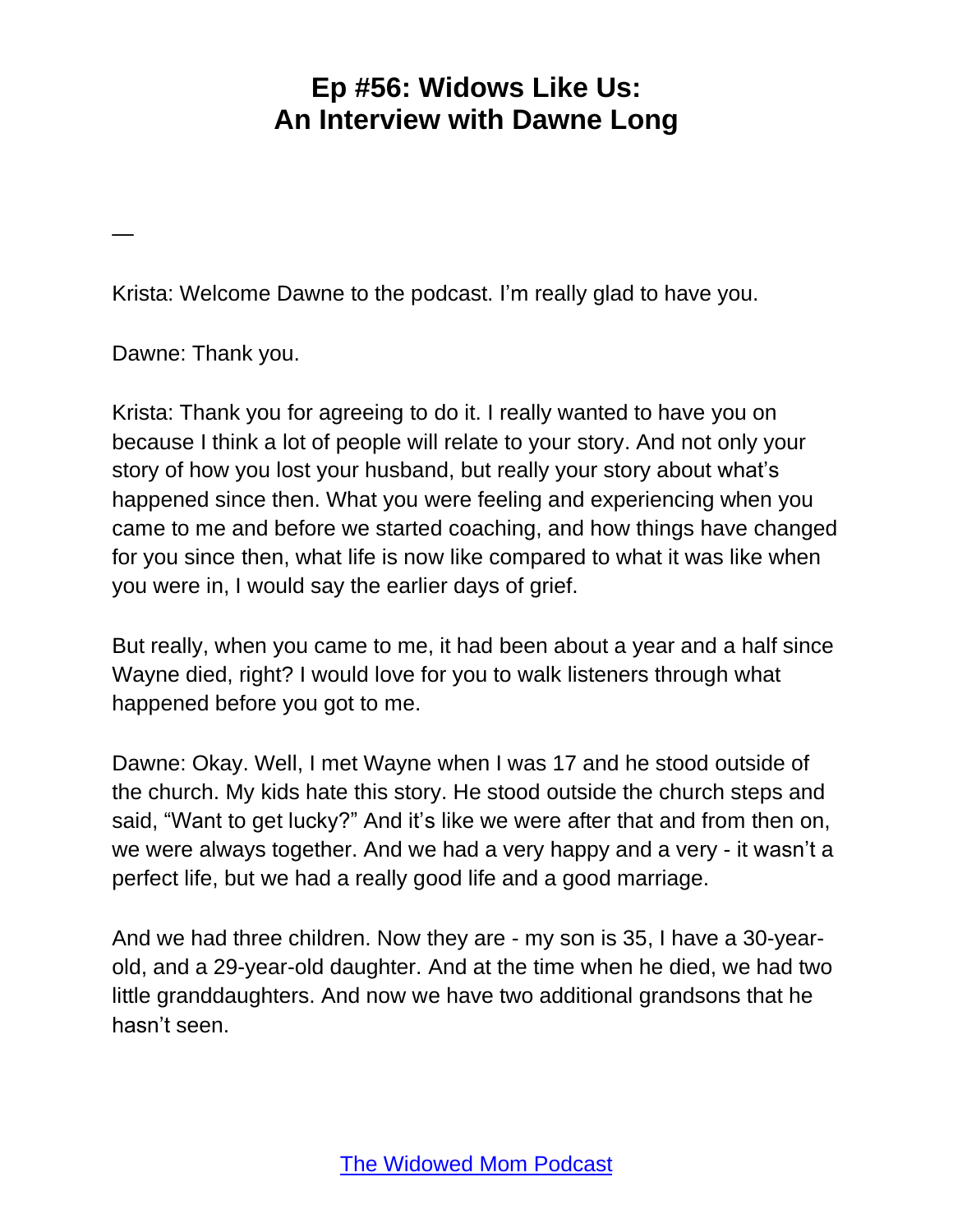But about five or six years ago, we noticed some signs. He had trouble with his speech and then he wasn't remembering things. And it took a while to get diagnosed. But he had frontal temporal dementia. And it progressed pretty rapidly. And while he always knew us, he lost the ability to speak well and to do all the common things. Button your jacket, put on your shoes, cut your food, brush your teeth. All of those things were all gone.

So I was his caretaker and he had such a good spirit, even as it kept progressing and as he couldn't do things. He always tried. And if he couldn't do one thing then he did another. And never complained. And I did just admire him so much.

And he really kind of kept leaving us in stages. He kept - and we were so blessed to have a group of friends that were with us every step of the way, family, my brothers, my sisters, my brother-in-laws, our church family. We had so much help and support. And finally, on 2017 on Christmas Day, he could no longer walk.

His legs were really strong, but his brain was no longer telling them that they could use them. So I couldn't take care of him. So we went to the emergency room and by New Year's Eve he was gone. And so while this was a process, I knew it was going to be coming, it wasn't a surprise, I was surprised at how much it hurt.

I mean, the pain level was just so intense. So much more than what I expected. And I had had a lot of pain through this whole journey, but this was different. And when I read on your Facebook and the other widows and some of them, the horrible and hard things they've had, situations they've had to deal with after the death of their husband, my heart just breaks for them.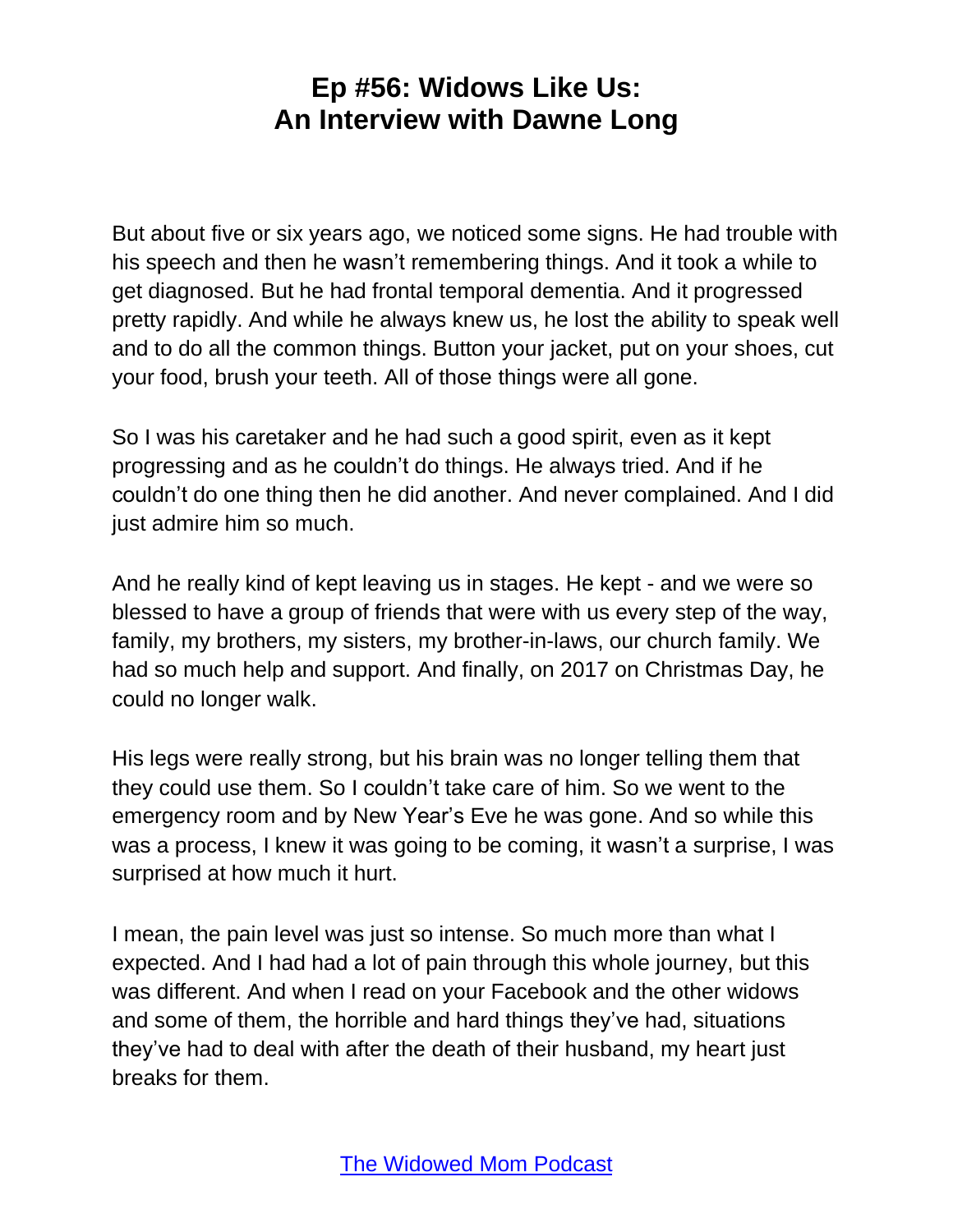And I really, I didn't have any of those. I had support, I had my girlfriends, I had - but despite all of that support and love and people were there for me every single time I needed them, I have no complaints at all, it didn't take away that pain. And I began to think of myself like, wow, I am just really a wuss that I don't seem to be able to be handling this.

And it was so bad for me that after a couple months in, I decided I couldn't take it anymore, and I had told you about this song that I heard where it had said, I don't live here anymore, I'm closing the door, and I kind of did that. I put him in a closet in my mind.

Like I'm just not going to feel this anymore. The thing of it was though, he just didn't stay there. And to keep him in there, my mind did all these kind of other weird and crazy things to not think about him. There was some eating issues and some exercise issues and I just - when I saw your advertisement on Facebook and you said can you imagine a life that you don't just endure but a life that is even better and a life you enjoy and a life that you love, I was like, that had never occurred to me.

I thought I was just going to have to endure this and in time, enduring it would get better and it would get easier and I just must not be doing this well. And then that's when I called you and we started the sessions.

Krista: Yeah, so good. I think it's interesting your perspective as somebody who went through some anticipatory grieving where this was not a surprise to you, you saw it coming, you had a chance to kind of grieve a little bit well, not a little bit. A lot along the way, but yet still, the finality of the loss and your experience afterward is just such evidence that it doesn't matter if you see it coming. It doesn't matter if you know it's happening. Loss is loss and it hurts.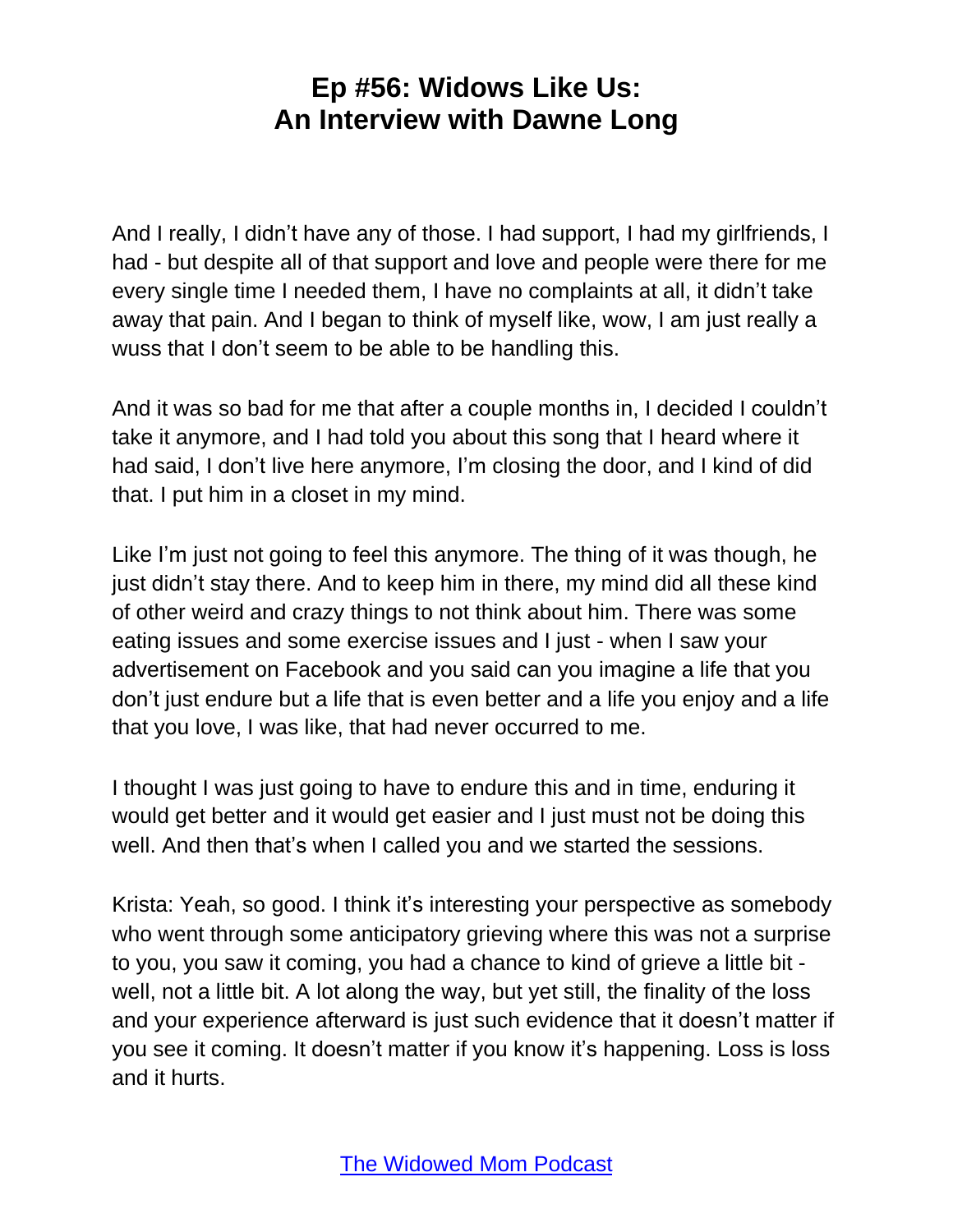Dawne: Yeah, it does. And I wish I would have kind of known beforehand that it does. That sounds dumb, but that it does really hurt. And maybe I wouldn't have been as hard on myself. Well, and also, I thought feelings of pain, I thought that those feelings were going to destroy me.

And I thought if I gave into them, I would just - I pictured myself like this pile of dust that then just blew away. I didn't realize that I had to feel those feelings, that feelings are just feelings. They're just the vibrations. They have no power over me. But I gave them a lot of power.

Krista: Yeah. We create so much suffering, right? Instead of just allowing the emotions to pass because we don't have the skills. And then we resist them and then the intensity of the experience actually gets worse instead of easier. So true.

So it's always interesting to me to kind of look back because I have such a unique perspective as the coach. I can kind of look back on what I saw when someone comes to me and I can really witness that transformation.

So I am always fascinated to hear what it was like for you. So can you explain kind of where were you when you reached out? What is it that you were struggling with? And let's just start there, and then I would love to know about what it was like for you and how things changed.

Dawne: I saw a Facebook ad for you and the thing that just clicked with me was that you don't have to live the life that you're living, that you can have an even better life, and that was not even like a concept for me at that time. It was like, I just have to endure this one and endure it better to know that there could be an even better life or a future was what resonated with me.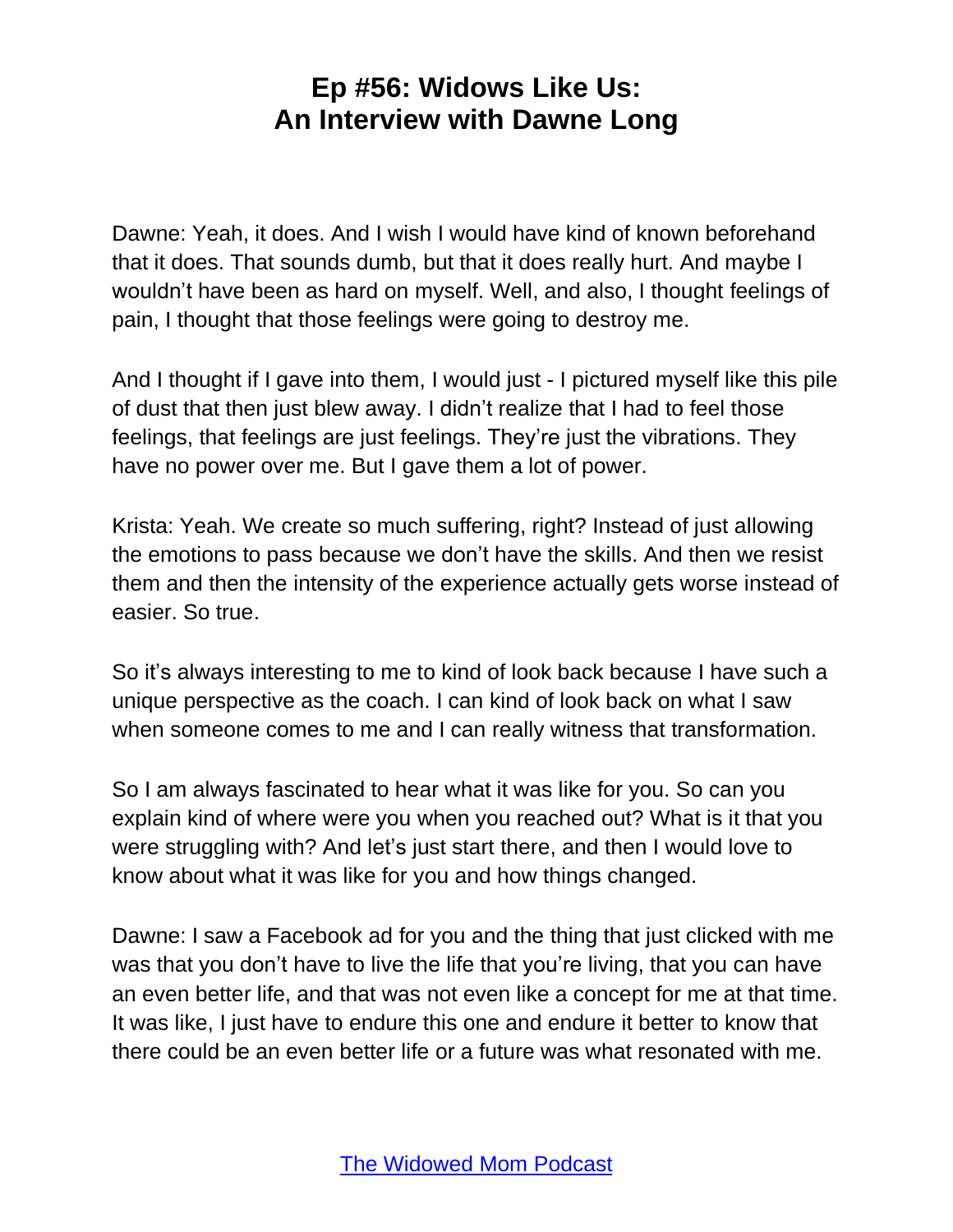Because I couldn't see a future. All our plans were changed and I couldn't picture what the future would be. I was the big person of saying I don't know, I don't know. And I've stopped saying that. I just say I'm still working on it. I don't say I don't know anymore. And a lot of the circumstances haven't changed, but how I view them has changed.

Krista: Tell me about that.

Dawne: Well, I mean, I still really don't know what I'm doing about a future job or should I live in this house now, what should I do, will I ever meet someone. All of those things haven't changed, but how I view it, you had made a good point that we did have all of these plans in place and all of them got changed, but that's like how it is for everyone.

I mean, you can always make a plan and it won't turn out whether you're a widow or not. It won't turn out how you expected it to because that's just life. And just realizing that I had some power over the choices that I would have was a big thing and that I could choose how I wanted the rest of my life to be. That was just a real a-ha moment.

Krista: So it sounds like you kind of - not only did you believe that you couldn't picture a future, but you believed that that was a real problem for you that you didn't know exactly what the future was going to look like. So now it's not as though you know exactly what the future is going to look like in your mind, but it doesn't seem like it's a problem for you anymore. You're kind of letting it unfold.

Dawne: Yeah, right. It isn't a problem now. I mean, I'll just face it as each occurrence happens and when there's a choice to be made, I'll make the choice. But it's not a problem. I mean, there was a time before I saw you, I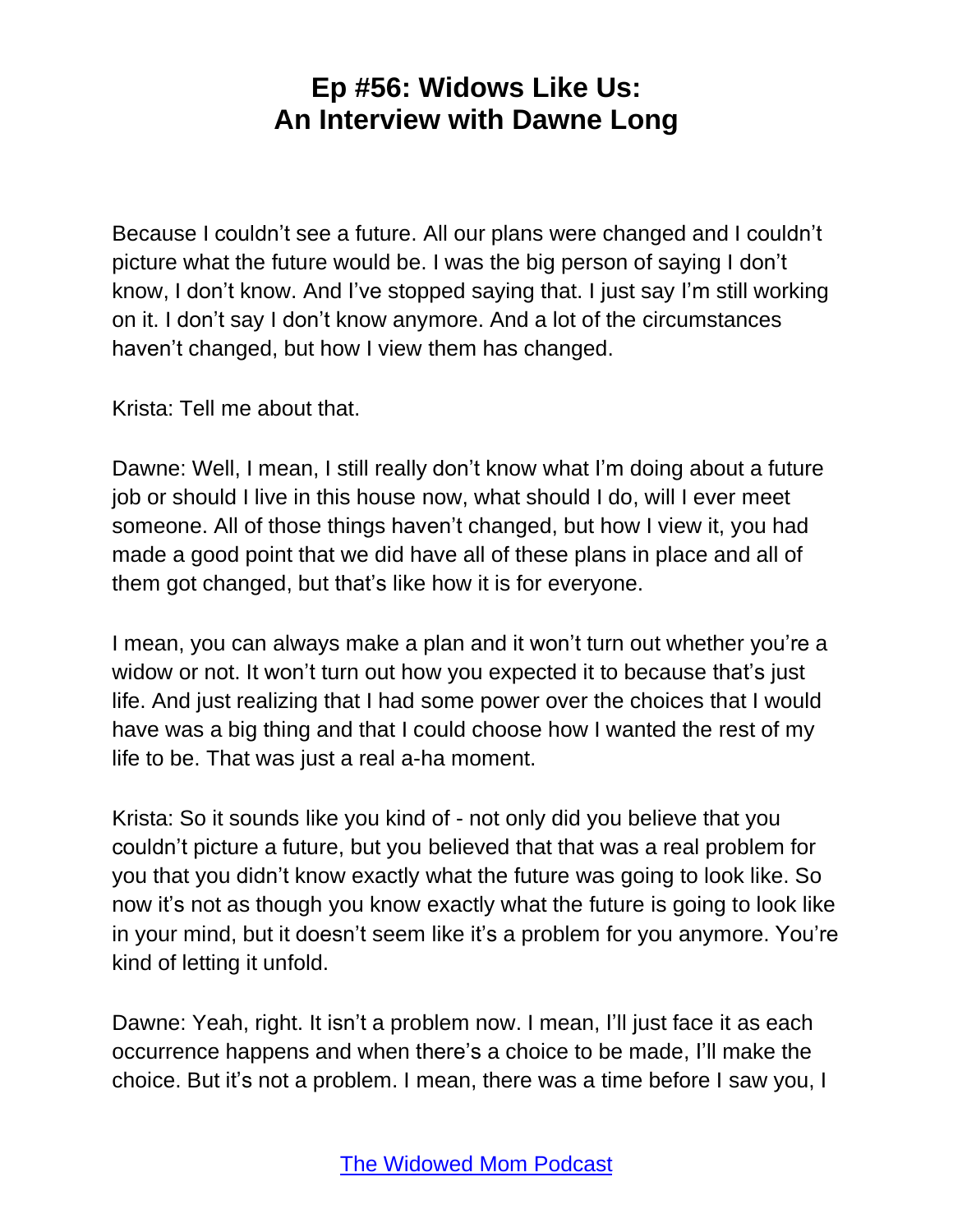didn't feel like I was me. Not only a future, but I didn't even feel like I was me.

Like I would see my name and was like, how can there be a Dawne Long if there isn't a Wayne Long? Because it was his name. And so many of our plans were his plans and even my kids said like, "Well, what's your favorite restaurant?" And it was like, "Oh, I don't have one, we just would always go to his." And it was okay with me because food was not a big deal. But there was just so much of me that I couldn't find.

Krista: Yeah. It's almost like we have to redefine it. You spend 35 years as an adult with one relationship…

Dawne: I was 17 when we started dating. So I mean, it is my whole life of…

Krista: So of course, we have to redefine and figure out in the absence of that person who we are and what we want and what was Dawne and Wayne, what was just Dawne, and the difference.

I was looking at before anyone comes and coaches with me, they always fill out a questionnaire. And one of the things you had written on yours was you said, "My children, my family, my friends are so sad watching me struggle. I cannot change my situation so I must change myself and my outlook." What in your mind was the struggle for you? When you were defining that struggle, what was that?

Dawne: I think a lot of it was due to deciding not to feel it anymore and that caused consequences, it caused some eating issues. It caused some exercise issues.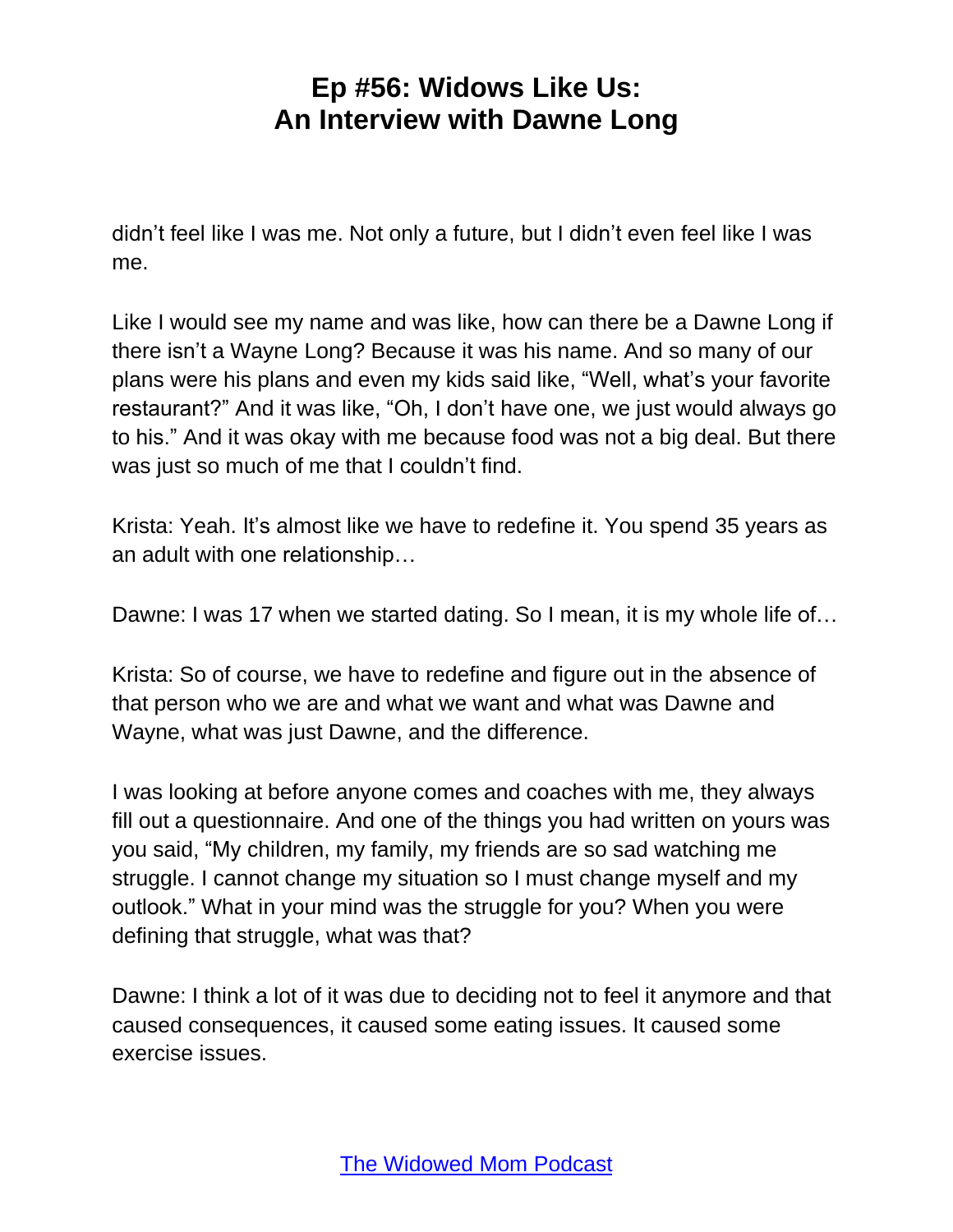Krista: Where you were kind of taking that a little bit to excess? Trying to keep…

Dawne: To excess, right.

Krista: Trying to avoid your feelings.

Dawne: Instead of feeling it, I would go and run. And I was not a runner at all. I mean, not even - my whole family, they're all athletes and everything. I just sat on the bleachers and cheered. So this is this brand-new thing. But when I'd leave the house in the morning to go run at the park by our house, when I stepped off those porch steps, I just so enjoyed being able to leave the house.

Because for so long, I couldn't leave it because I couldn't leave him. We were together 24 hours. So I tried to appreciate that freedom. And then I don't know if you know like, from the show *Friends* and how Phoebe was the runner. So I'm not like a marathon runner or anything, I'm just a joy runner.

I would put his iPod in and be listening to his music and I would feel at that time, just so much joy. Just being able to do that. So whenever I was sad or upset, that's what I would do. When really, I should have felt those feelings and worked them through. Instead, I did that.

And then eating by myself for the first time, who wants to cook for themselves? And then I just really reduced that and stopped. And people who loved me were concerned about it and my doctor was concerned about it. And a lot of that hasn't changed, but like you had told me to say at this time, this is what I am choosing to eat.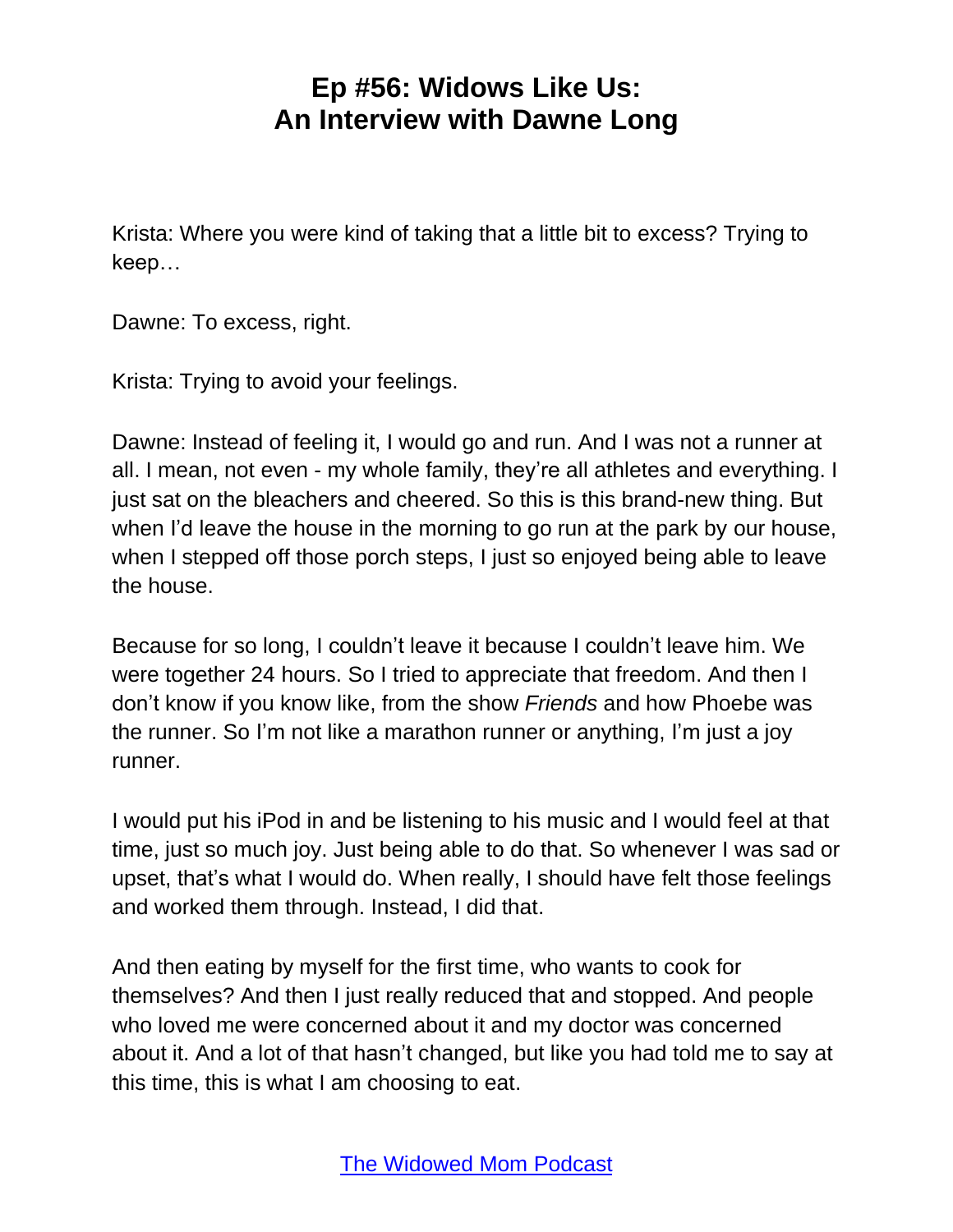So it's not that I have to do this or anything. It's just this is the choice I am making. It's not for always. But for right now, this is what I'm choosing to eat. And there was a - one of the sessions we talked about and it was just the process of learning that feelings are just a vibration. Feelings can't hurt you.

And I don't think I believed that totally before. It seemed like they would not only hurt you but they would crush you and destroy you. And so you had told me just to open up and feel those feelings, so there was a time I could feel it in the back of my head coming, and instead of choosing to do something else, I just sat quietly. And the tapping was a great thing too. If you can do a commercial for that, the tapping helped.

Krista: Yeah, we did quite a bit of tapping in your sessions, didn't we?

Dawne: Yes, the tapping helped me a lot, to able to recognize those feelings. And I sat at my desk one day and opened up to it and I sobbed. I mean, I just sobbed and sobbed until I could hardly breathe anymore, and then I realized I should have closed the window first. It was afterwards.

Krista: Now the neighbors are all in on your sobbing.

Dawne: That's right, yeah. But that was the worst one. Afterwards, it was way, way more because I thought I was going to have to make this intervention like, go sit on the grave site and pool all this out. But it wasn't. It was just when it came naturally, that first time, I just felt it. And when it does come, I just feel it.

And now there isn't the sobbing or the things, but I just feel it and acknowledge it and remember that he is worth feeling pain over. I mean,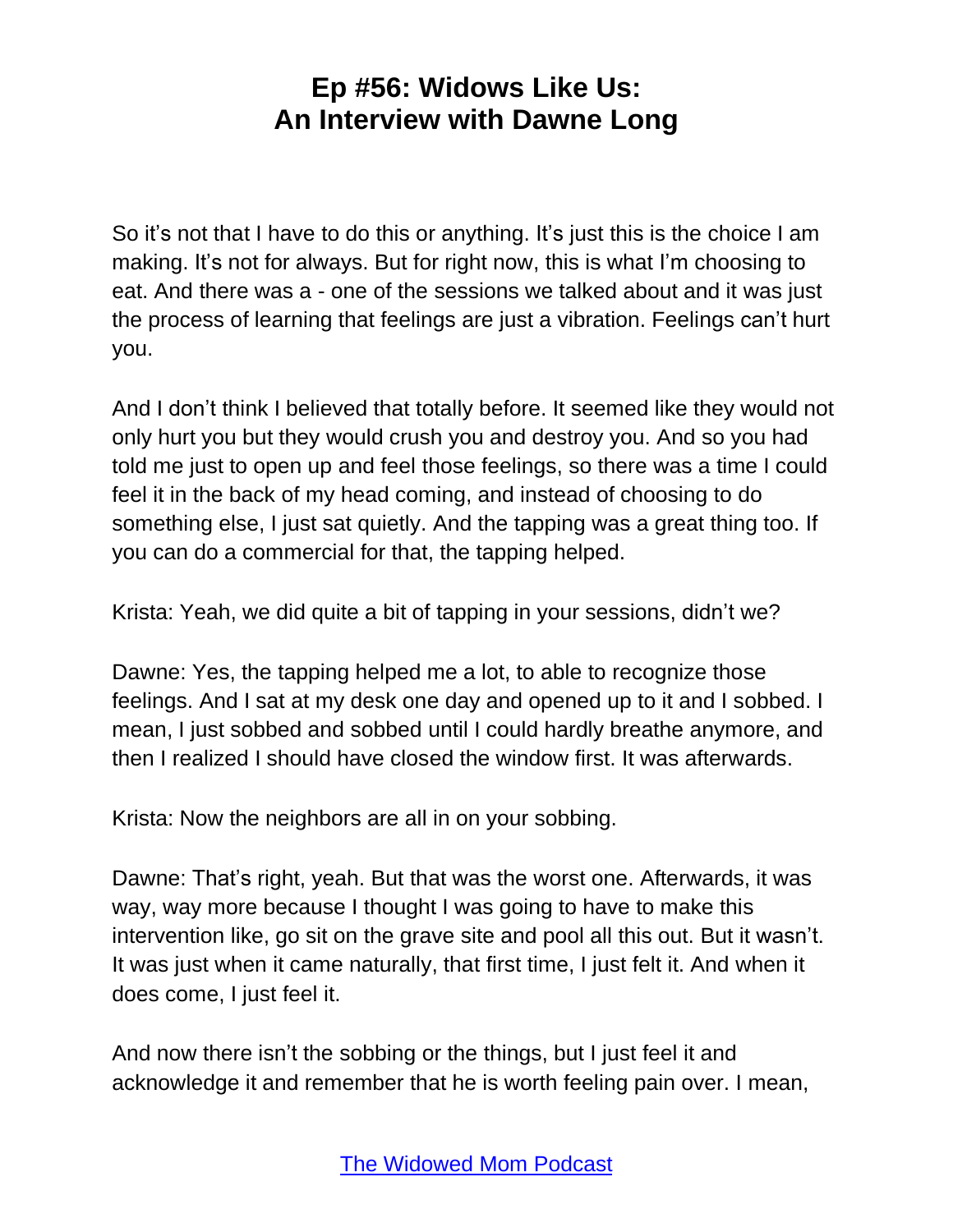the life that we had is worth missing it. The life that we had and he himself is worth feeling pain over. And it doesn't kill me.

Krista: Isn't that so interesting how it changes our experience of the pain when we kind of choose it?

Dawne: Right.

Krista: Right? I think it's so interesting. I can just see it in your face, how your whole face just changed when you were telling me that story. There was so much light-heartedness, even though you're talking about allowing pain to be there.

Dawne: That was like one of those real big moments because I think that was the trigger that started a lot of the other issues. Choosing to - I felt like I had done really well taking care of him and working and taking care of the family. And then he left and I felt like I was doing such a bad job at the widow part.

And so just being able to take some responsibility for that and this is mine and this is how it is and I get to choose how I do this and how I handle these feelings.

Krista: Yeah. And you get to choose what you're making the way you're handling it mean. I think this is important for everyone that we can always look at how we're handling things and we can be our own worst critic or we can be our own best advocate. And that decision is available to us regardless of what other people think about how we're handling it. And it's always to our advantage to just be our own cheerleader about it.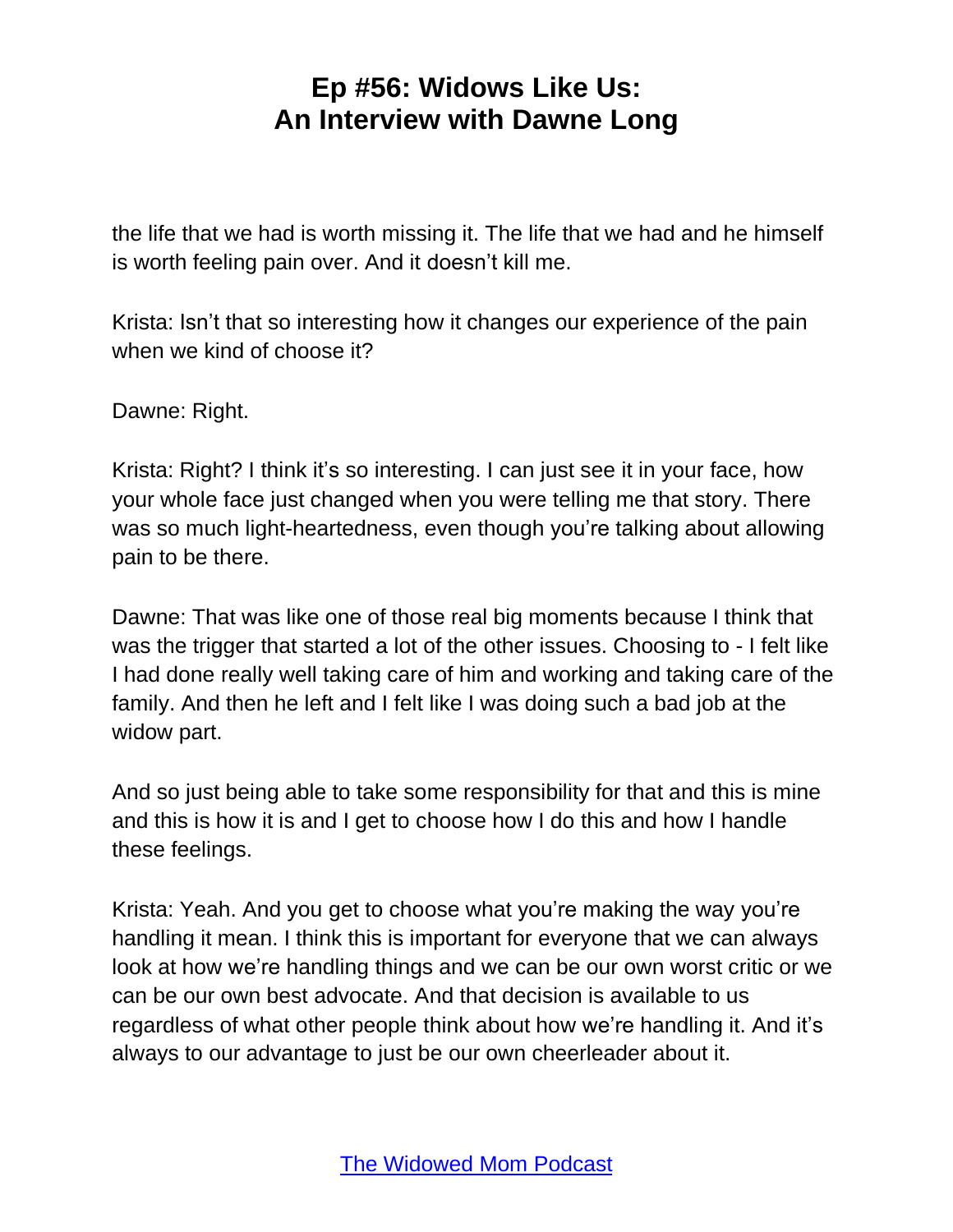Dawne: And now when I think about the future instead of thinking, "Oh, you don't know, this is going to happen and what will this do," now I just imagine good things. Because it's like, you're writing your own story, so you might as well write a good one.

I don't know what's going to be happening, but I can imagine good things happening and I can feel when I do that, I can feel my whole thoughts and feelings changing inside me. It isn't despair or it isn't the loneliness or it isn't the - I mean, it's not really up to excitement yet, but it is hopeful and looking forward to. So I just imagine really great things.

Krista: I love it. One of the things as you were talking that I remembered was I remembered when you one time described the process of learning to allow emotions to pass, you used the word vessel.

And I remember just being struck by that because I thought it was an accurate concept, an accurate representation of what it's like to allow feelings to be there without needing to try to get away from them was that we can just kind of be a vessel for them to run through us. I don't know if you remember that or if it stuck out for you like it did for me, but it was the way that I hadn't heard someone say it before.

Dawne: Not as much, but the idea of it is yes, that we don't have to hold onto them. They can come in and flow back out. And the example that you gave about white car. That was a real profound one, how when you're out driving and you get a white car or someone you know gets one, all of a sudden, you see white cars everywhere.

And it was that gatekeeper in your brain who is always trying to prove the things that you were thinking. So if I am thinking there is no future life for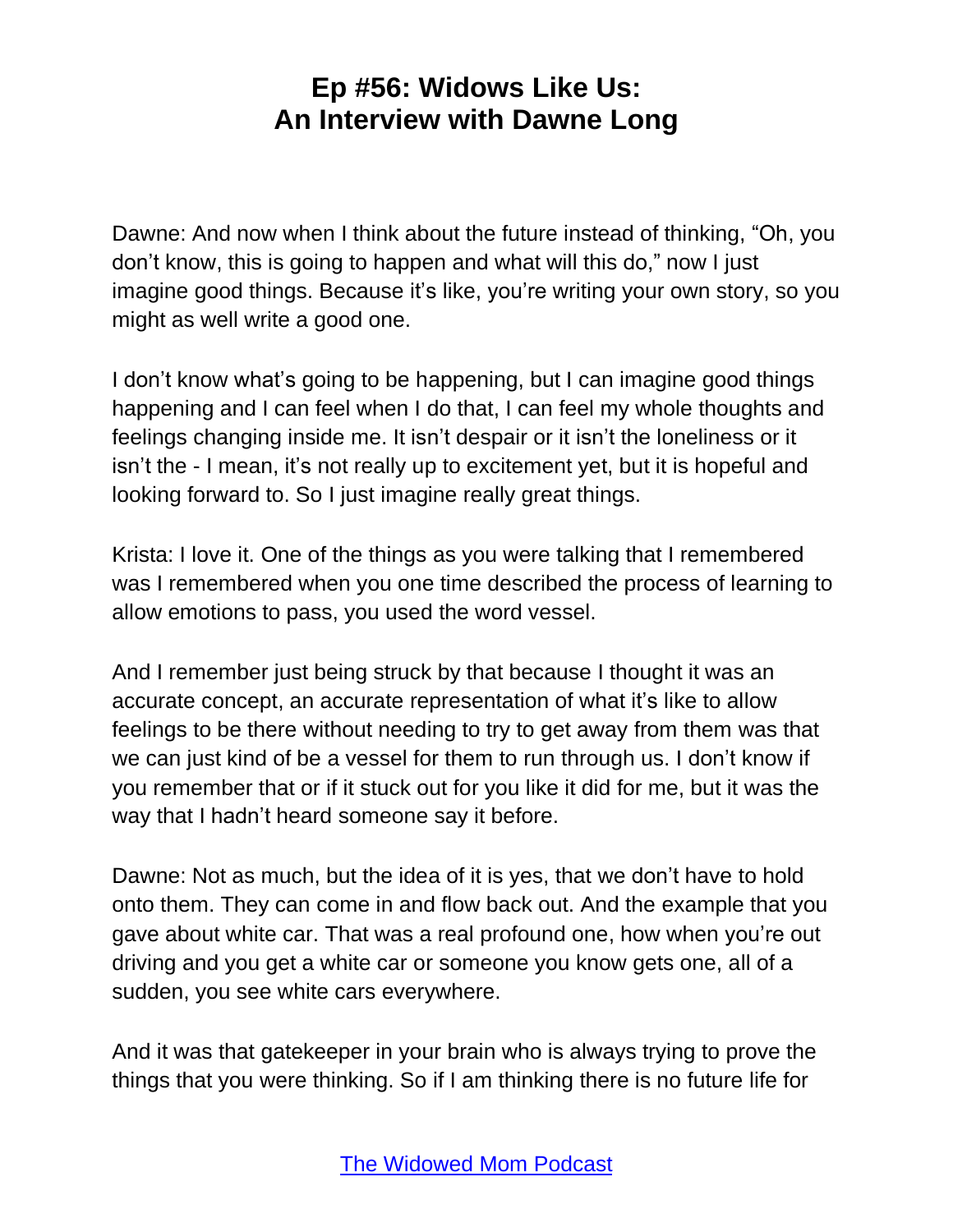me, he finds all the examples. If I think I am not doing this well, look, I messed up again, he will come up with 12 examples of how I have failed.

But if I choose to think I think I did really well at that, I think I'm getting better, then you will find other examples of it and that is just one of the big powerful things that I think in my mind, to be careful of the thoughts that I put there so I will reinforce them with better thoughts.

And sometimes I consciously make the wrong choice just because I'm a brat or I haven't eaten that day. But you know, I figure I am choosing just to be awful right now. I will get it back together again.

Krista: So what you just said I think is so impactful, and sometimes what I hear when I have conversations with people about that is they start worrying that they're going to be fake about it, that they start associating choosing thoughts with choosing positive, happy, amazing thoughts that feel fake and phony to them. Did you ever have any of that and what's your take?

Dawne: I didn't have a lot with that because one of the exercises we did, I think it was called the brain dump.

Krista: Thought downloads, yes.

Dawne: We just wrote for 15 minutes all the thoughts that were in your head, and then you went back and underlined all the ones that were true, you know, 95% of them were not true, you know, to everyone. They may have felt true to me, but if the whole world had to look at them, they would not say those were true. So, when I was thinking of ideas, I didn't try to think of them as fake or not real, but whether they were true or not…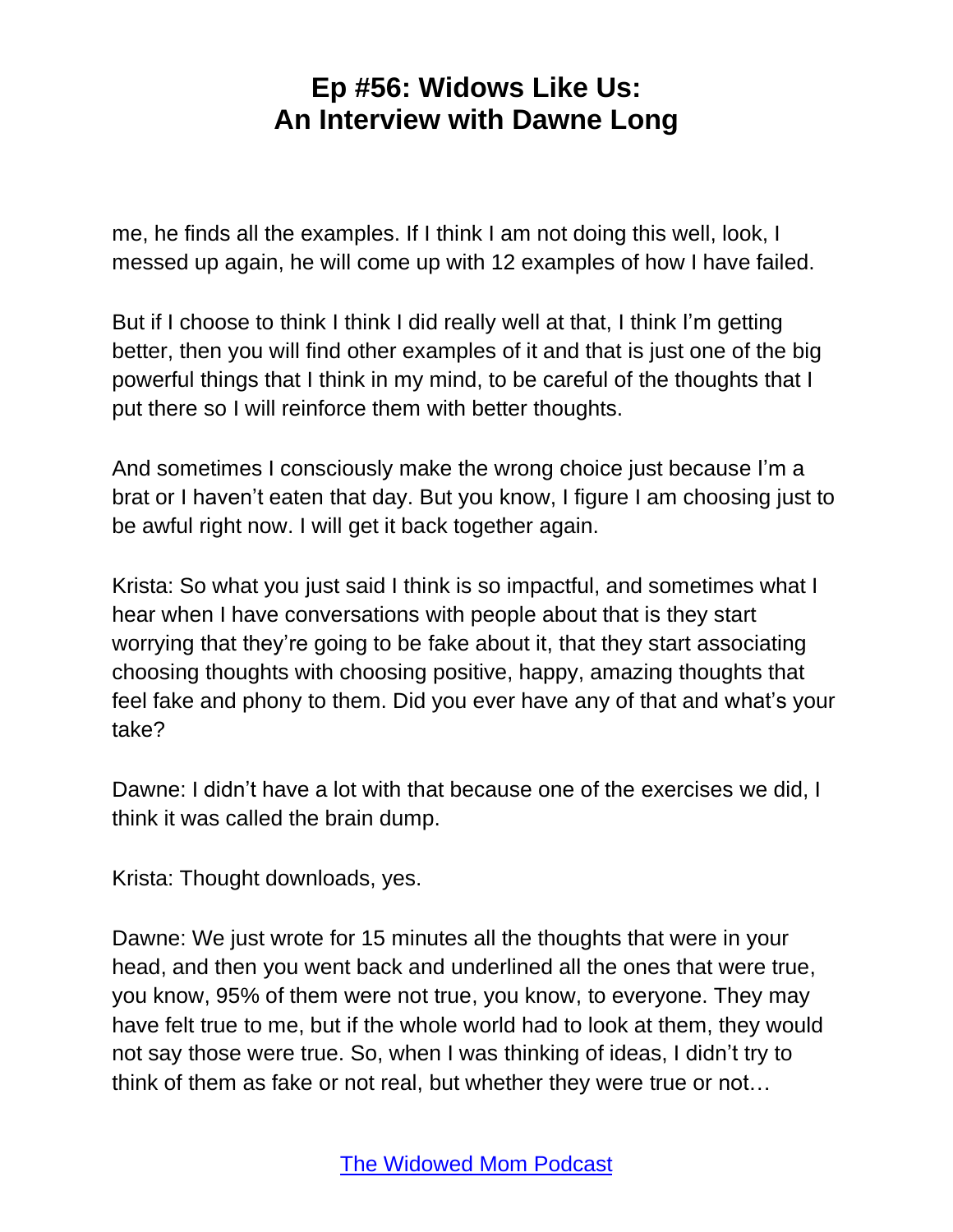Krista: There's so much power to your point. This is something I teach all my clients to do; to separate what exists outside of us that everyone in the entire world would agree upon versus what we're making it mean with our human brain. Because our life experience is so determined by the sentences in our mind, the stories that we tell ourselves, our interpretation of that which exists outside of us.

And so, it seems like, for you, the ability to do that, to separate what existed outside of you versus the story you are telling yourself about it was a really powerful new thing for you…

Dawne: It really was. I am really way past due for doing that exercise again. That was another moment of being aware of all the thoughts in my head. Maybe I think too much…

Krista: Don't we all?

Dawne: I'm just a thinker. But it was choosing to, you know, I can either choose to think good things, or I can choose to let my imagination go crazy and think of every possible wrong thing that can happen as all these wrong things, bad things did happen. You know, I'm aware that they can. But they don't have to…

Krista: And where do you want to focus your energy and attention, yeah…

Dawne: And just feeling the difference in it is, like, do I want to tote all of this baggage around with me forever? Or do I want to be a more hopeful alive person?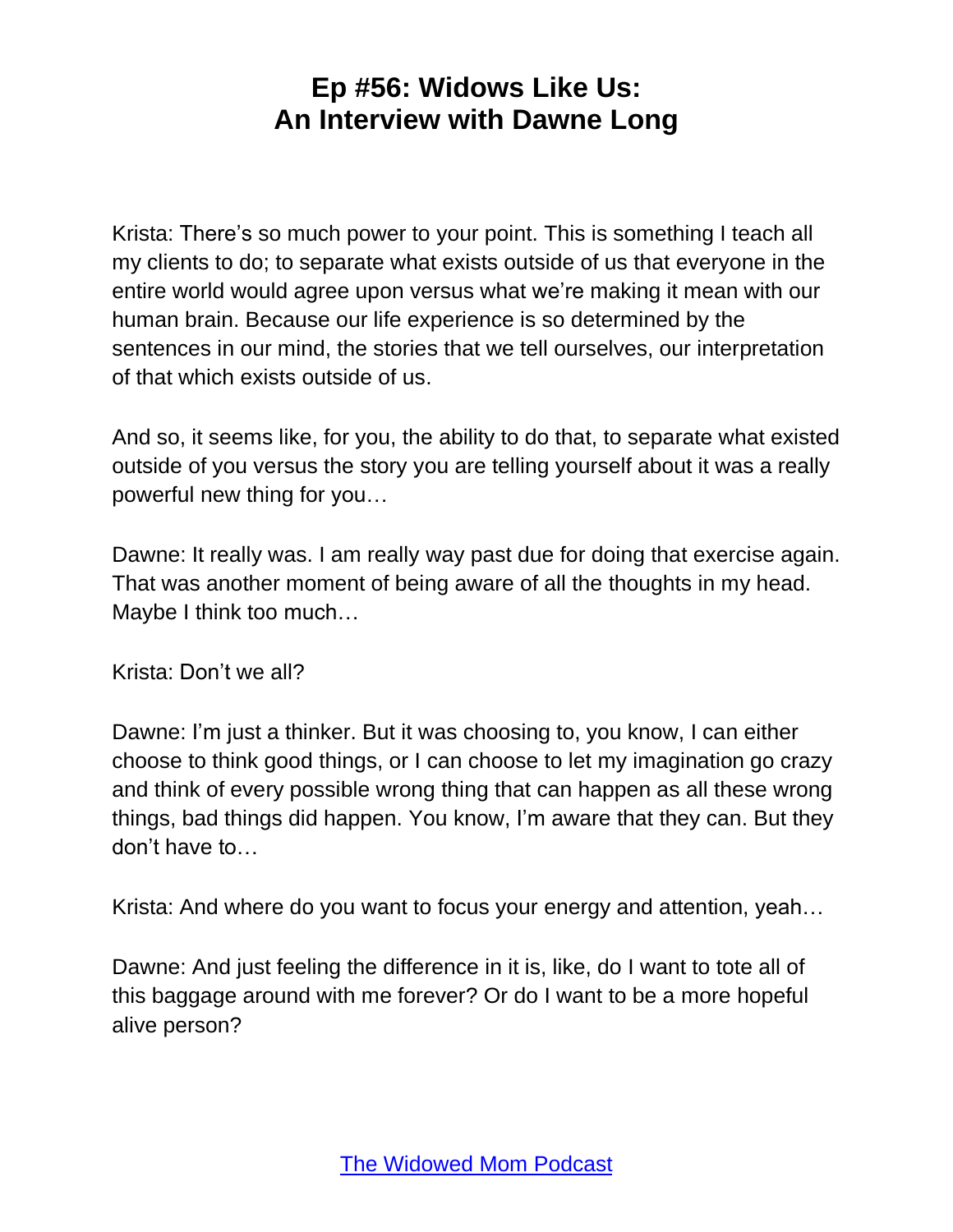Krista: Yeah, let's talk about, when you talk about toting things around, I know you were speaking more about emotions and experiences. But I also remember, you know, you had quite a lot of thoughts about Wayne's things. And I noticed quite the progression there where you seem to be thinking that he wouldn't exist with you if you were getting rid of his things. Can you talk to listeners about your journey there?

Dawne: That is a big thing. And I'm still in process with it. I have packed up – just because I needed more drawer space and things, and kept a bunch of his things and I had five big garbage bags full. And those weren't the precious, like clothes. Those were just the everyday blue t-shirts, those kinds of things, packed in the hallway. And they had been there for about four, five months. And that's as far as they could go.

I could not picture taking and putting them in the car and dropping them off. In my head, when we were talking about it, it was like then that was taking him and dropping him off there. And I'd already lost him. Why would I want to give up any other parts of him? And would I have any of him left if I gave those things away, and the hurting that he didn't need them anymore.

So, then we chose to think, instead of what those represented was how many people they would be helping, you know, what he would desire with those, and really I did a really big tapping exercise with that one. And at the end of the exercise, I was just kind of thinking, and this awareness which I just think was God came to me and just said, "Wayne is not in those bags of clothes," you know.

Your memories of him are not tied up into those plastic garbage bags. As long as you continue to live your life the same way that you lived it together, then he will always be with you. And that was like just this big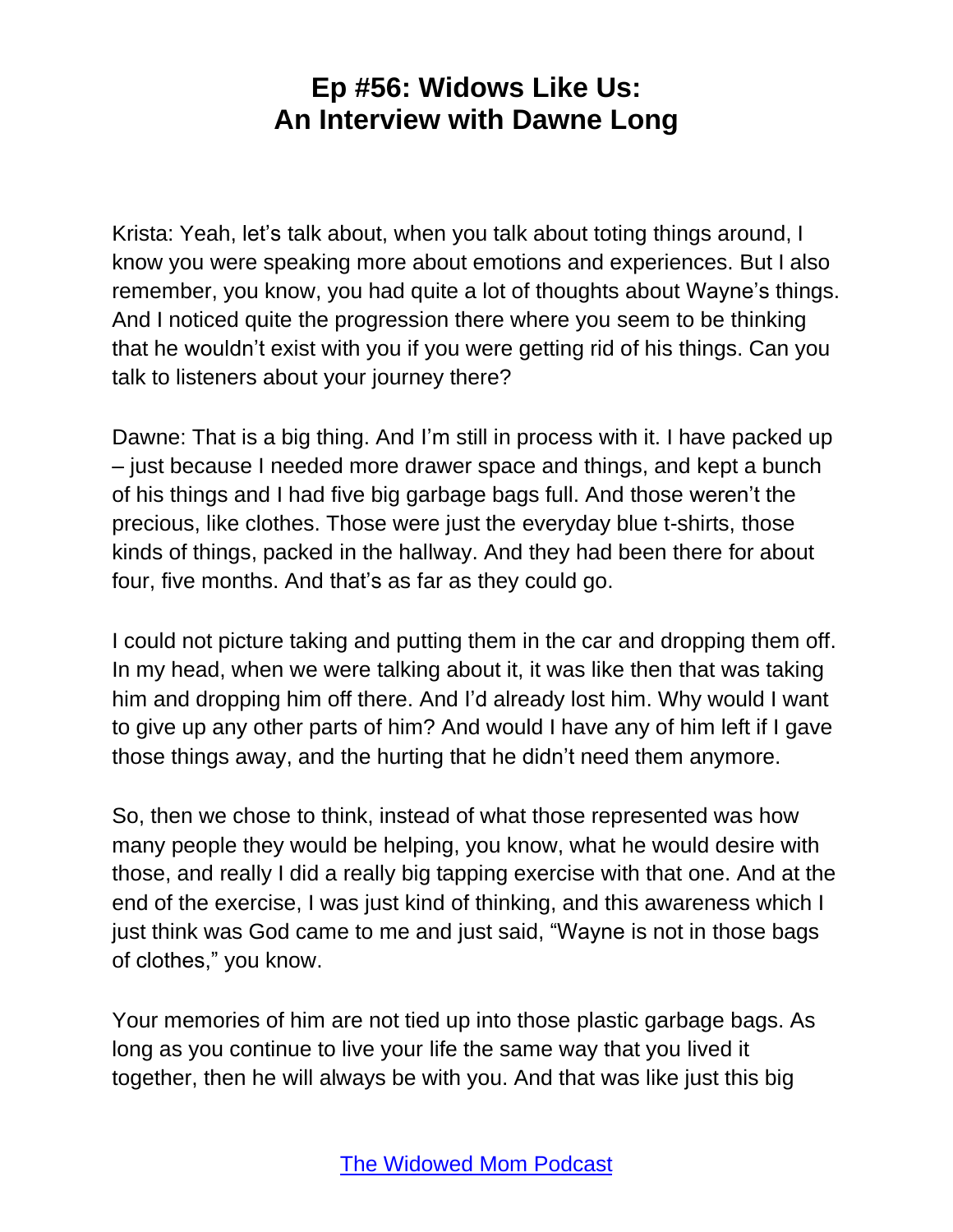freeing of, no, he is not in those bags. And I was able to take them and drop them off. And I cried when I did it.

And then recently, like, I still have the closet, and also with the pandemic and stuff, you can't drop clothes off anywhere. But I had – I was thinking about it and talking out loud with a friend, you know, why I couldn't take his things out of the closet yet. So, I knew there had to be a reason why I couldn't.

And then I had the idea, I can take a picture of his closet with all the things in it, and I will have that for always because now it's been almost 40 years, when I would open that closet door, that's how it would look. And to not have that, I couldn't picture it in my mind.

But if I had that little picture, if I wanted to look at that again, then that just frees me up then to take the actual things out because he isn't in the things. He's in the memory. The things are just things, you know. And they don't even smell like him anymore, you know, when you go in the closet and smell and take a whiff. And he had a certain polo smell, and they don't smell like him anymore.

Krista: When you were talking about things, you said something about, "As long as I live my life the way that we lived," what does that mean for you? Because I have a feeling the listeners are going to wonder what that means.

Dawne: Okay, well we, at the beginning of this journey, when we knew he was sick and we knew he was going to be gone, we made a conscious choice that we wanted to live in a way that we taught our children. Because they were going to come up with these kinds of occurrences in their life,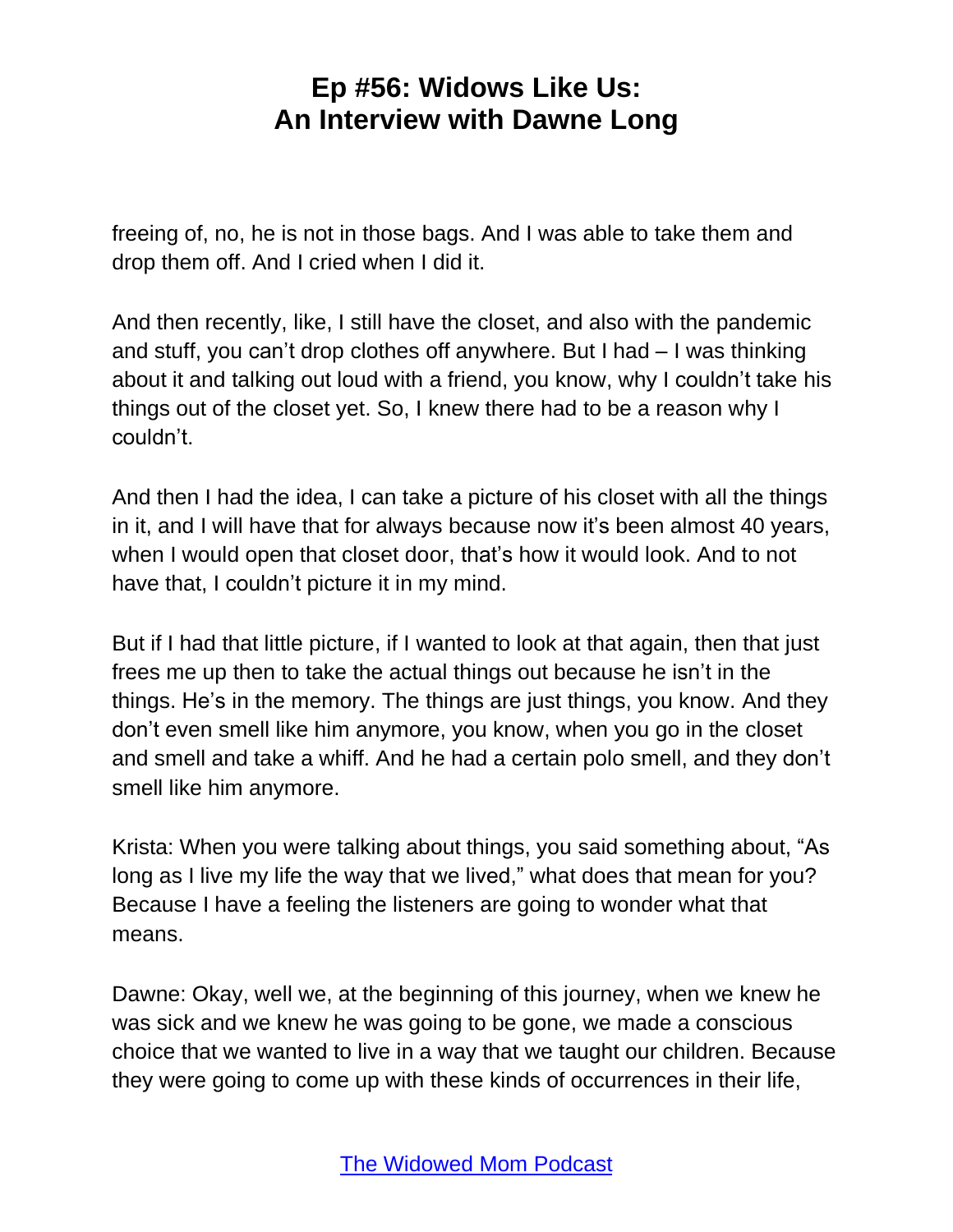maybe even when we were gone. Sometime, they're going to go through something like this.

The way we chose to do it, we wanted to be able to teach our children. And if you have to go through something really so awful, we wanted something good to come out of it and we wanted God to get the glory. We wanted good things. We wanted love. We wanted – so I just felt then, if I continued living my life in such a way that it brought, you know, glory to God, where I was a good example to my children, you know, teaching them this is how we react when things happen, that if I continued with that plan we had made…

And I remember the day we decided it. You know, I remember that conversation we had together, if I continued on that plan, he would always be there with me still doing it with me.

Krista: Got it. So, that didn't mean you can't ever be in another relationship or – it just means, for you, to continue living with the same values, in alignment with the same values. Yeah.

Dawne: And being examples for our children was just a real big part of this, you know, of the story.

Krista: I love it. When you look back, what would you tell someone who is in the position you were in when you came to me. What is something that you know now, some wisdom or some just kind of knowing that you have now that you didn't have then that they could benefit from?

Dawne: I would encourage them to feel the feelings, you know, and just acknowledging to them that it does hurt. I mean, it does. There were days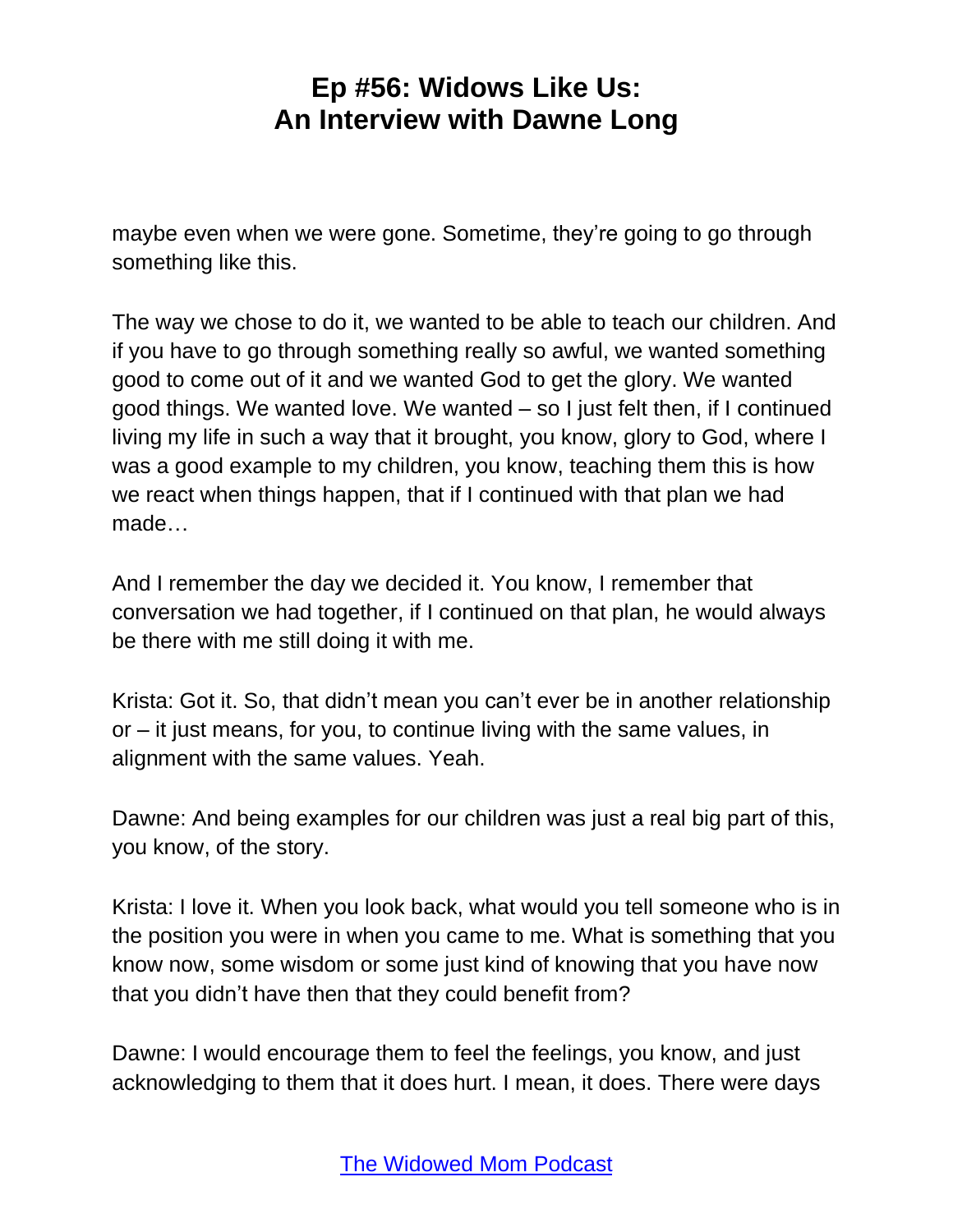when it was like a physical pain. I felt like my arm had been ripped off, you know. And just acknowledging to someone else that it does, it does truly, truly hurt. But hurt and feelings, you know, they are not more powerful than you are.

Krista: Yeah, and so many of us, we don't know how much it's going to hurt, and then we judge ourselves for how we handle the hurt or we don't have the skills to process the pain and we aren't prepared for it.

Dawne: That really was a big – and I'd had other hurt, probably because I have had such a really good life. I mean, I am very grateful for it – that when I had this, it did, it really knocked me off balance and. I would also be letting them know that they have more power than they think that they have.

Krista: Tell me about that.

Dawne: Oh, the power of, like we spoke once – one of our first sessions was, I had not ordered checks. I mean, I was past due on ordering checks because, to order the new checks, then I'd used up all the balance. And I didn't use them very often, you know, and I couldn't picture ordering them and taking his name off the check because it was Wayne and Dawne and we were a team.

There was like a block, a wall in my mind where I couldn't even see beyond doing that. So, I just didn't. So, I did not order checks. I didn't have any. And when we talked and you said, "You have the power to decide if you want his name on there." I mean, they've been accepting these checks for a year with his name on it. Who cares what is on it? They just want the money on it."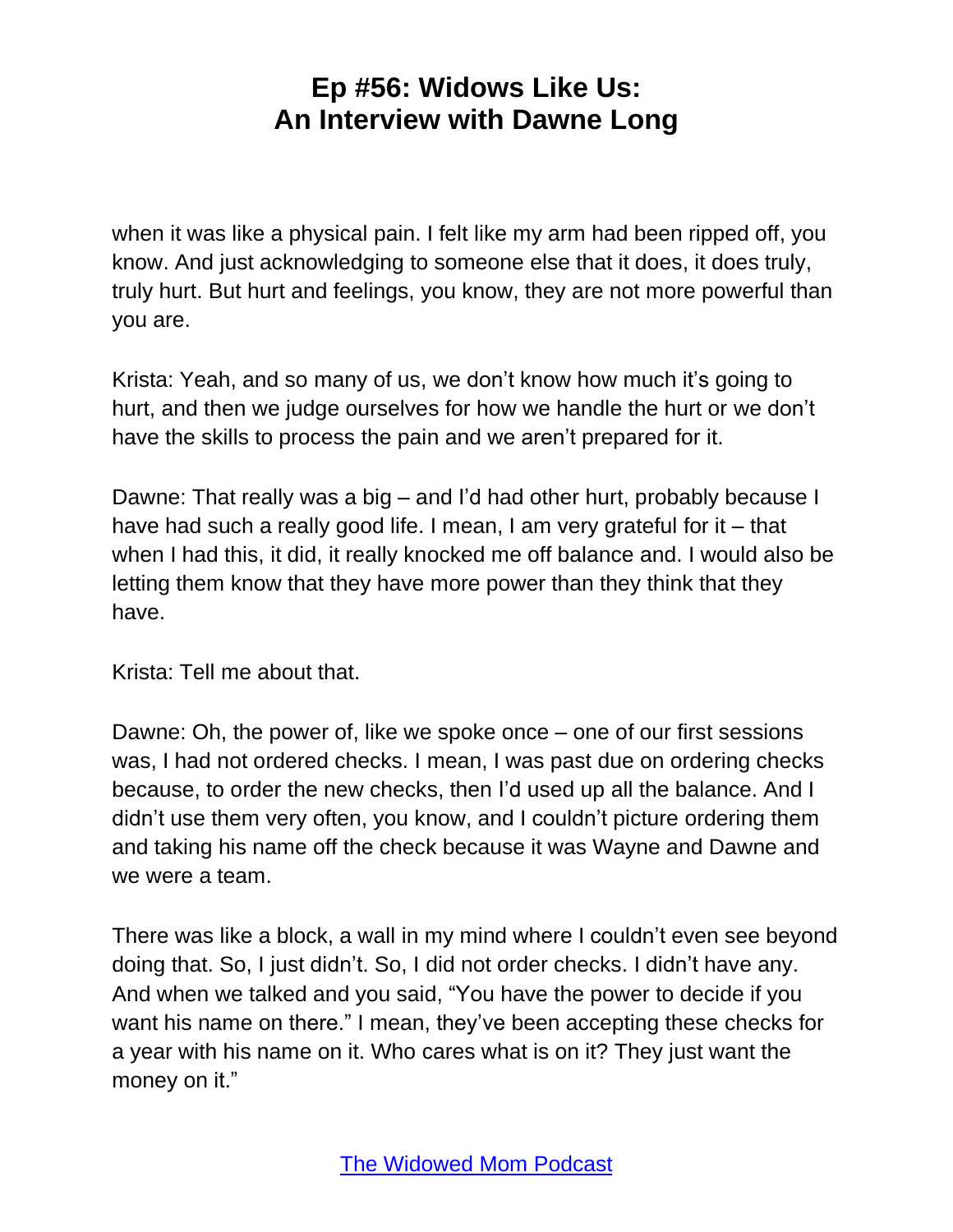And I thought about that and I said, "Okay, I am not ready right now to take his name off the checks." So, I ordered just a small package of them because I truly do not use very many at all. And his name is on the check and it makes me happy. And that was my choice. And I had the power to decide it. I didn't even know that was in my range of what I could do. I could order it and I could keep his name on them if I want.

Krista: Yes, I love that. We think we're playing within, or we have to play within some sort of rules sometimes that are really just self-constructed. And the, when we realize, "Wait a minute, I made up this rule that if my husband dies, I can't have check with his name on it. So maybe I could just rewrite that rule and I can totally do whatever I want because I can."

Dawne: That was just a – because I'm a rule-follower, you know. I follow rules. And no, I don't have to do that. That was a real liberating moment. And I've used that in other cases and so, just acknowledging to someone that they do have more power than they think.

Krista: 100%. I remember talking about kind of – we always talk about grief as a journey and so many times, it's troublesome when we think that grief is some sort of journey whereby there is a destination and it comes to an end. Did you struggle with any of that? And if so, did your thinking shift in any way? Did you see it as…?

Dawne: Very much so. I thought it was like an endurance that you had to endure. And I was so surprised when the second year arrived and I felt worse because I started seeing, you know, the second summer. You know, because you hear the thing, "Time heals." No, it doesn't.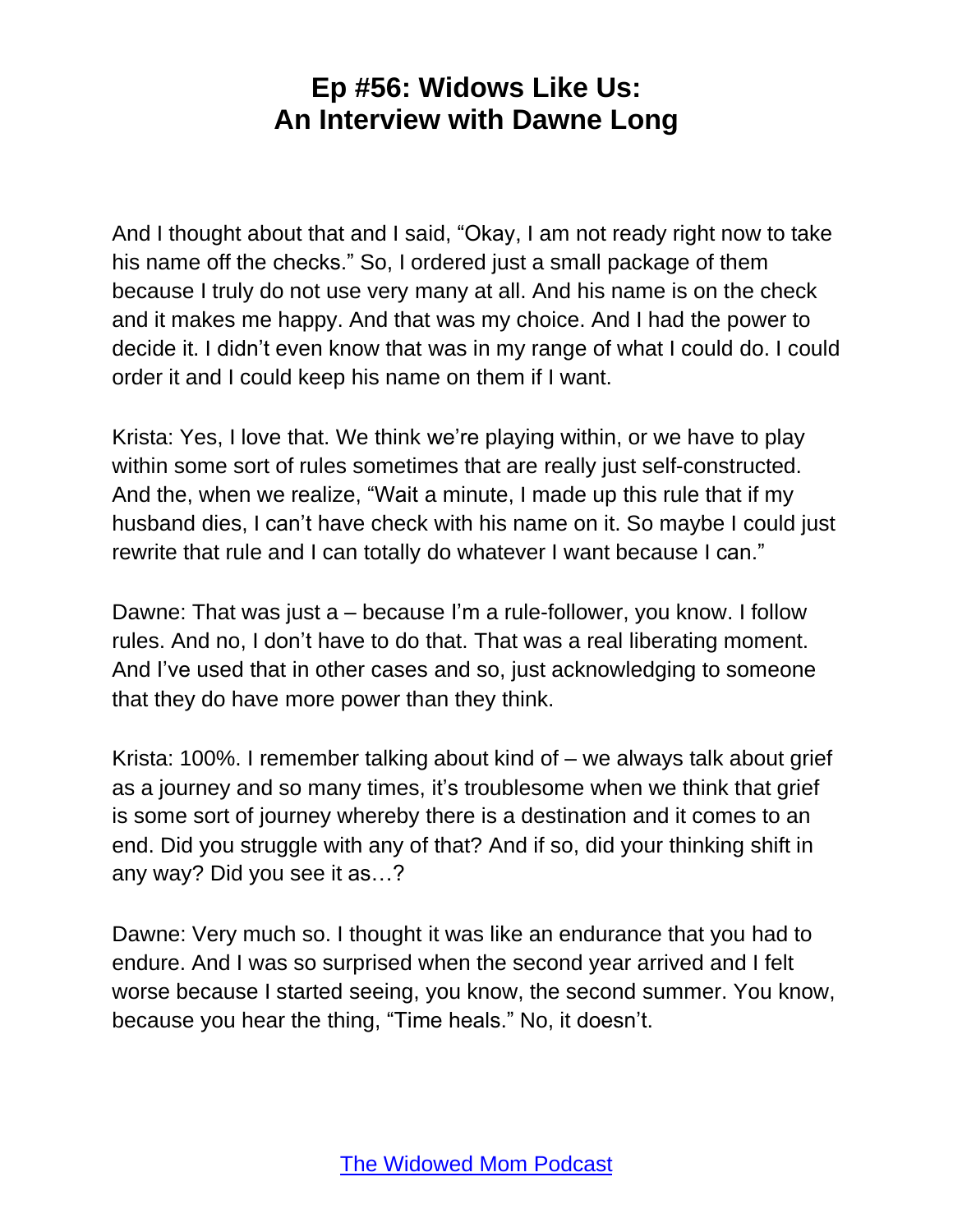And I really thought, if I checked off or I did the first birthday, did the first anniversary, did the first Christmas, did the first death anniversary, okay, now it will be better this year and the next year it will be even better and the next year. But the second year was worse. I was acting weirder and, yeah, so I don't know, is it a journey? I think it was the realization that I am different and this is just who I am now.

Krista: Yeah, kind of take that and put it into the fabric of who you are in your life experience. I think it's much more peaceful for us when we do that, when we don't try to get somewhere that we aren't, when we just kind of realize, this is just now part of who I am and my life experience, and that doesn't have to be bad or a problem that I need to solve.

Dawne: Right, and takes away some of the pressure to think you're not measuring up to the mark that you're supposed to be it, "By this time, I should be able to do this…" No, it is now just who I am and I will always, always be a different person for going through this. Some of the things, I can be a better person for going through it too.

Krista: What are you excited about in your future or looking forward to?

Dawne: I am looking forward to having new experiences, you know, like things that I haven't done. I am looking forward to sharing my life with someone. And now, I think it is not because I have to, but just because it would be more fun.

Krista: That's everything.

Dawne: Yes, and at first, it's kind of like I've lost something I need to replace it; you know. Maybe it will stop this bleeding if I put this bandage on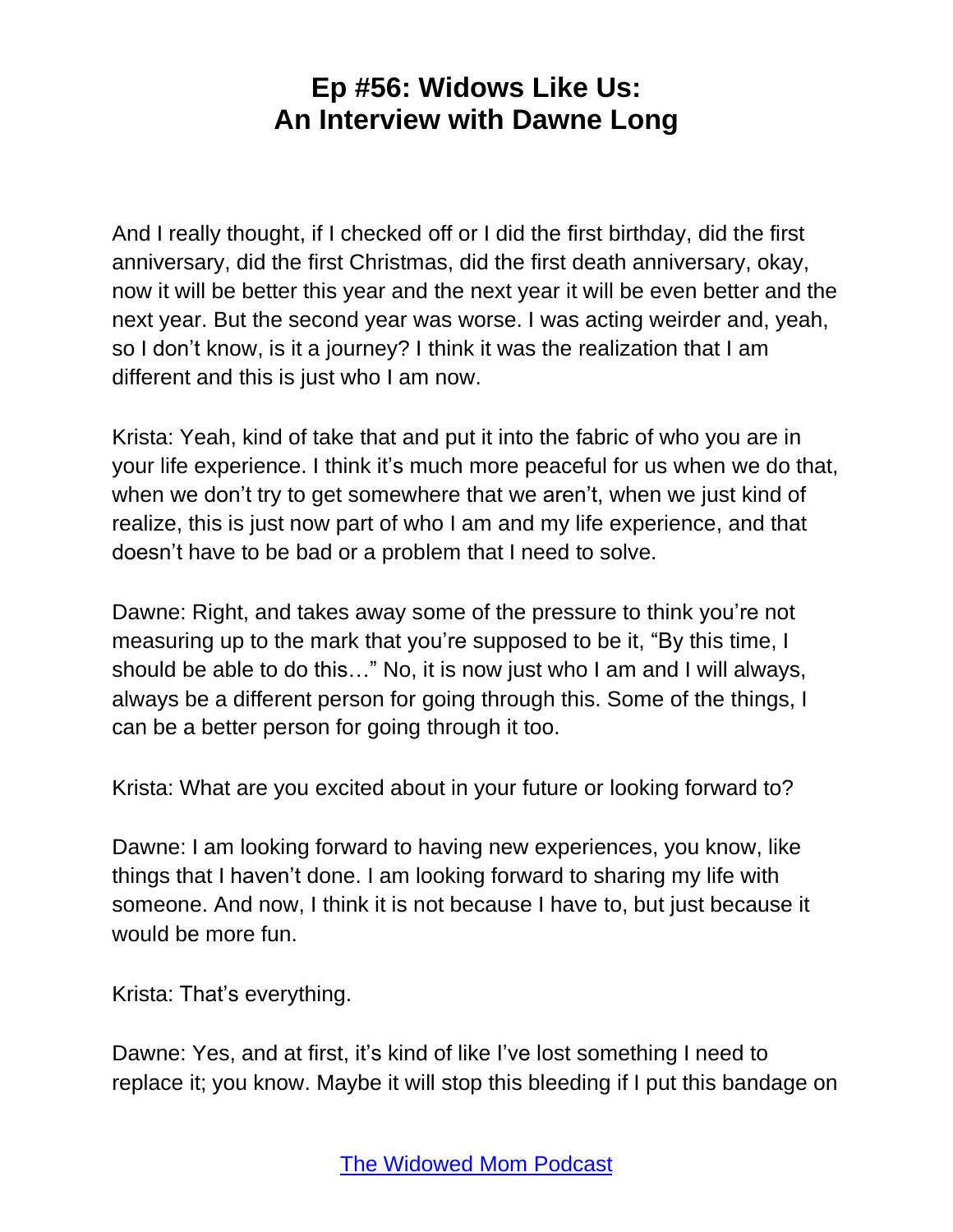it, or something. And it doesn't. And it won't. And I have it written. And from when we were speaking – I'm looking at it now and I still have it written on my bulletin board above my desk, you know, the things that I had written about me. I won't always be alone. But if I am, I will be okay. I will be just fine.

Krista: I love it. that's really everything. I hope people resonate with that; just because we feel lonely, doesn't mean there's something wrong. Just because we, you know, whatever we need to feel the way we want to feel, it is inside of us. We don't need someone else to come and fill a hole. When we figure out that we have got our own backs emotionally and we can meet our own emotional needs, then it's exactly what you said.

You can go into another relationship because it's fun, because you want to, because it seems like an opportunity for you to love someone instead of because you think you have to in order to feel whole or not lonely.

Dawne: And that I'm – this was a big one. It's on there – that I am worthy of being loved.

Krista: Yes.

Dawne: There's a whole long, long story behind that, and to get to that point. But I myself…

Krista: Yeah, being able to say that and truly mean it, embrace it. I love it… to say that you're worthy of love and really mean it, there's a journey to get there. And a lot of people will relate with that because it's amazing how often – I don't know, I guess it's the self-development junky in me that it's never been hard for me to just see everyone's worth and to see everyone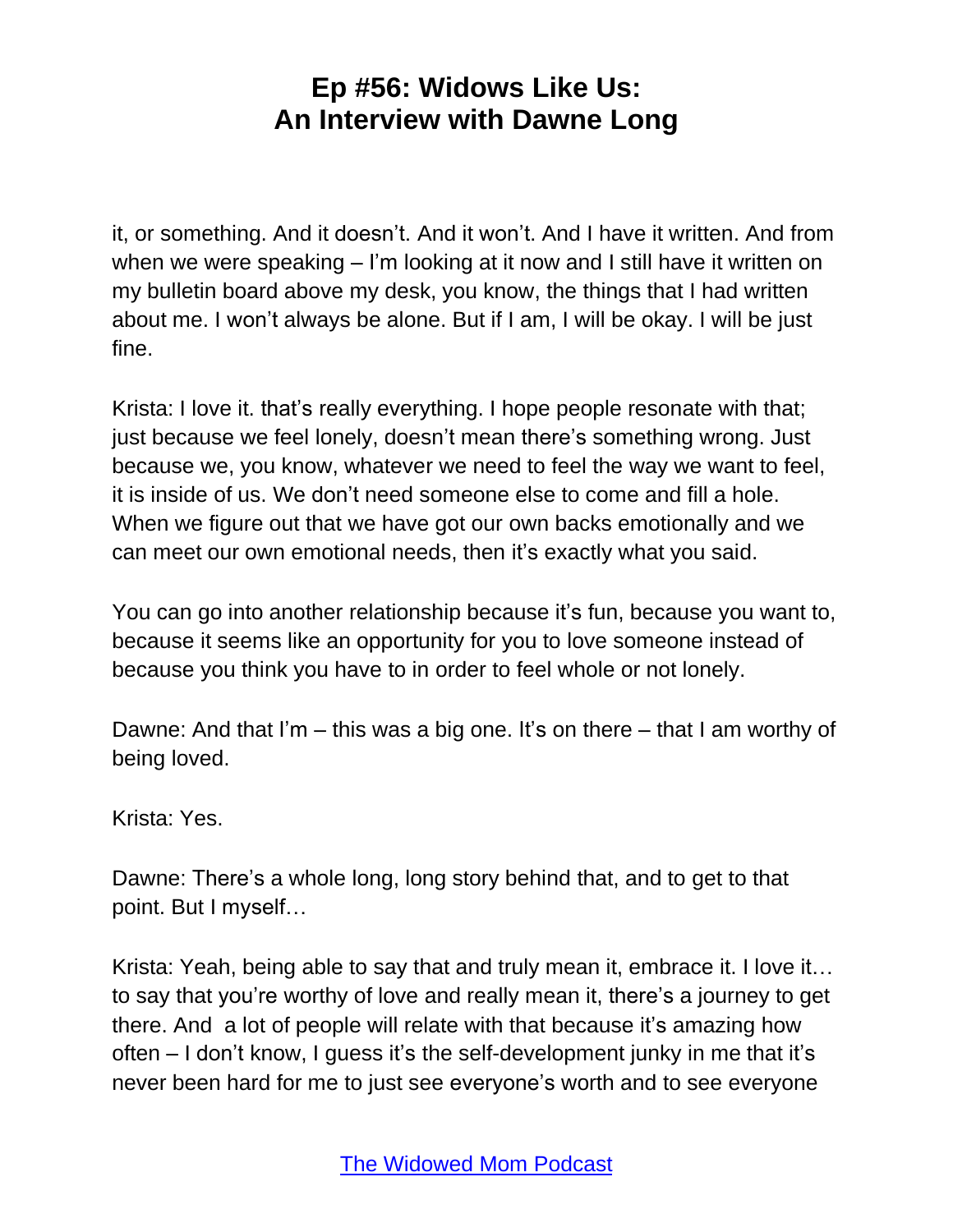as worthy, no matter what they're going through or choices that they've made, that we're all just 100% worthy and worthy of love.

And so, it's always interesting to me to see that common thread of how often other people struggle to really genuinely believe that for themselves, that their worth is there. It's inherent.

Dawne: And I was also surprised at, like, kind of the loss of self-esteem after he dies, which doesn't technically make sense. I mean, I should be rather proud of myself for taking care of him and getting him all the way to the end and handling these things. But after he left, I really had a lot of issues with confidence and my own self-esteem and feeling worthy and feeling enough. That was a big thing of – I've changed one of my passwords that I use at work, you know, enough…

Krista: I love it. Good reminder for your brain…

Dawne: Yeah.

Krista: Keep typing it in, keep getting your brain looking for evidence that it's true. I actually do think that's really common, Dawne, that it's hard to imagine, when you look back on 35 years of marriage and you notice that for most of that, you did feel confident. And so, then you would think it's surprising, why don't you feel confident now? But I think so often, we just don't realize how much of our self-belief is really leveraging the belief that our partner has in us, or that it's coming from our thoughts about us in the partnership and the partnership itself.

And so, then, when that changes, it can really just expose what was probably already there but what was being just kind of masked. And so, I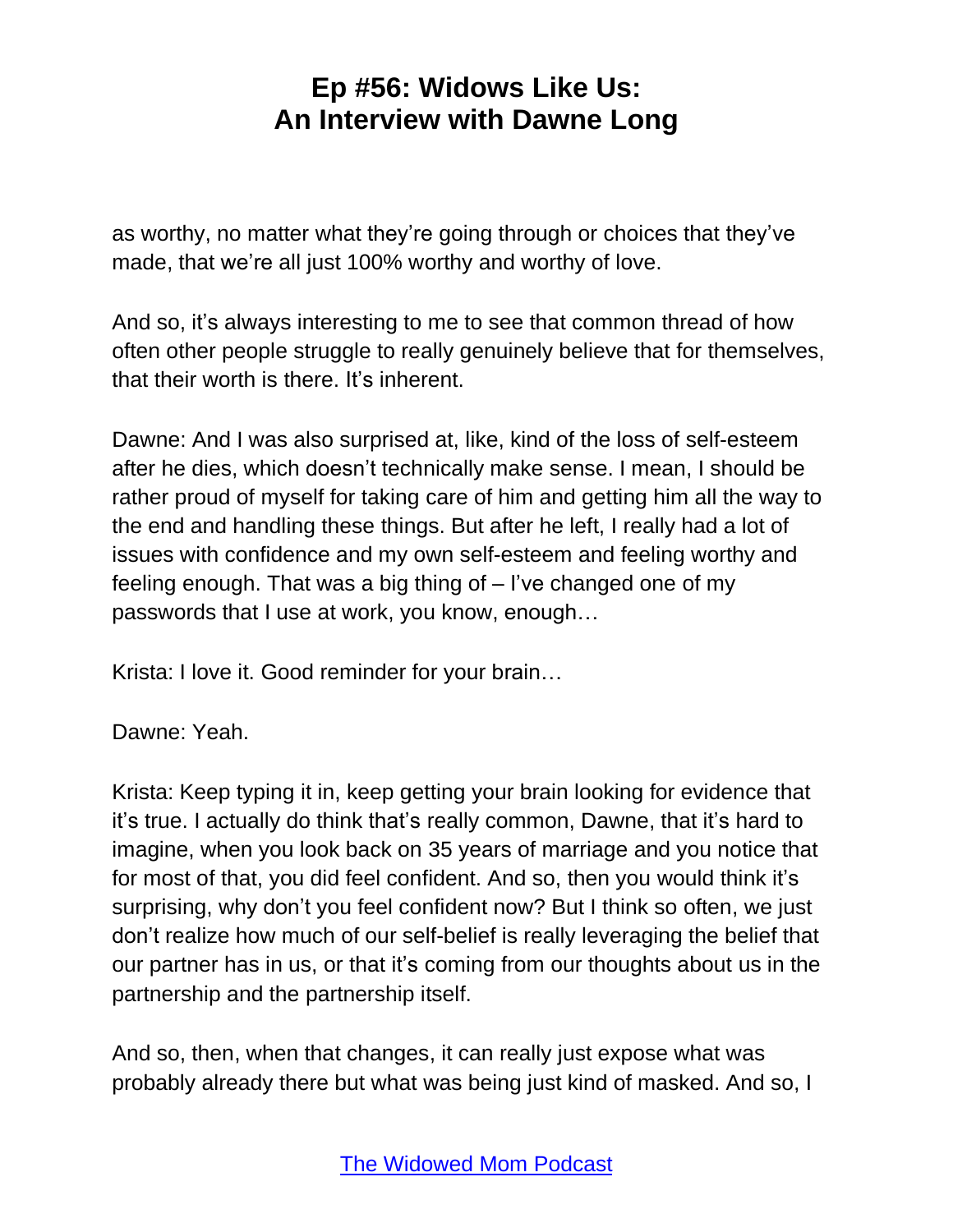think it's actually a lot more normal. Well, listen, I am so happy that you came on the podcast and shared your story. It was, for me, such a pleasure to watch the shift, to watch it just kind of unfold for you, to go from not feeling so confident about the future to, you know, not having all the answers, but just relaxing into letting it happen and, you know – there was a big lightening.

Dawne: There was – I was waiting for the outcomes and thinking that would change my feelings. And then you said, "No, you have that backwards. You need to change your feelings and how you're thinking, and then that will produce the outcomes."

Krista: Yes, sometimes when people read back to me what I say, I get kind of excited because I'm like, "That's o true." Yeah, that's so true.

Dawne: I'm a good student.

Krista: Anything else that you want to share with people?

Dawne: Just that I do miss talking to you and it was such a pivotal change in how I view life and the skills that I learned, you know, that I will use for the rest of my life and hopefully teach other people. It is. And while this is not a life I would ever, ever choose, and being on a podcast for being a widow never would be my choice. But it is the life that I have, and so I can choose to make it good. And for some reason, God still has me here. And there is a purpose and there is a plan and it is a good one.

Krista: I love it. I love it. Alright, well thank you so much. Let's keep in touch yeah?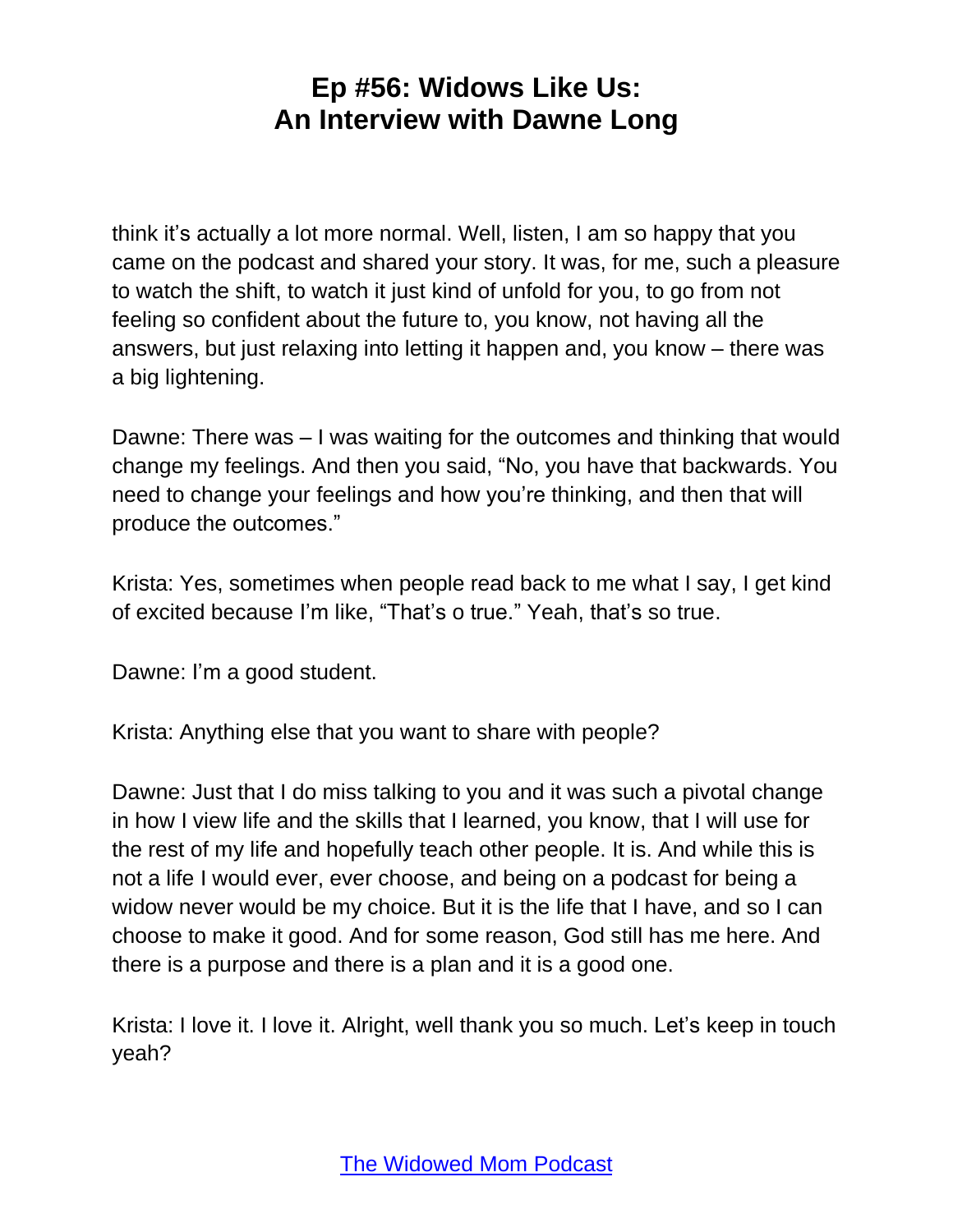Dawne: I would love that.

Krista: Okay, thanks, Dawne, take care. Bye-bye.

--

Alright, how much did you love that? I hope that was useful to you. I've been getting quite a lot of feedback that you enjoy hearing from other widows and enjoy learning from other people's experiences. So, I hope that you really learned something from Dawne that you can apply to your life. And as always, if you want to do this work yourself, I am here.

I am accepting applications currently for the next round of Mom Goes On. Not quite sure if, by the time this airs, if I'll have any space left in the July group. But you can always apply for the next month's group. And you just go to coachingwithkrista.com and click on the request a consultation button. And that's where you apply.

If it seems like a good fit, you and I will hop on the phone and we'll talk about what's going on with you. No judgments, only love, and we'll see if coaching makes sense. And if it's what you need, we'll talk through all the details of the group.

Alright, I hope you have an amazing week. I love you. You've got this. And I'll see you next week. Take care, bye-bye.

Ready to start building a future you can actually look forward to? Get a free copy of Krista's Love Your Life Again Game Plan and learn her three-step process so you can stop feeling stuck and start creating your next great